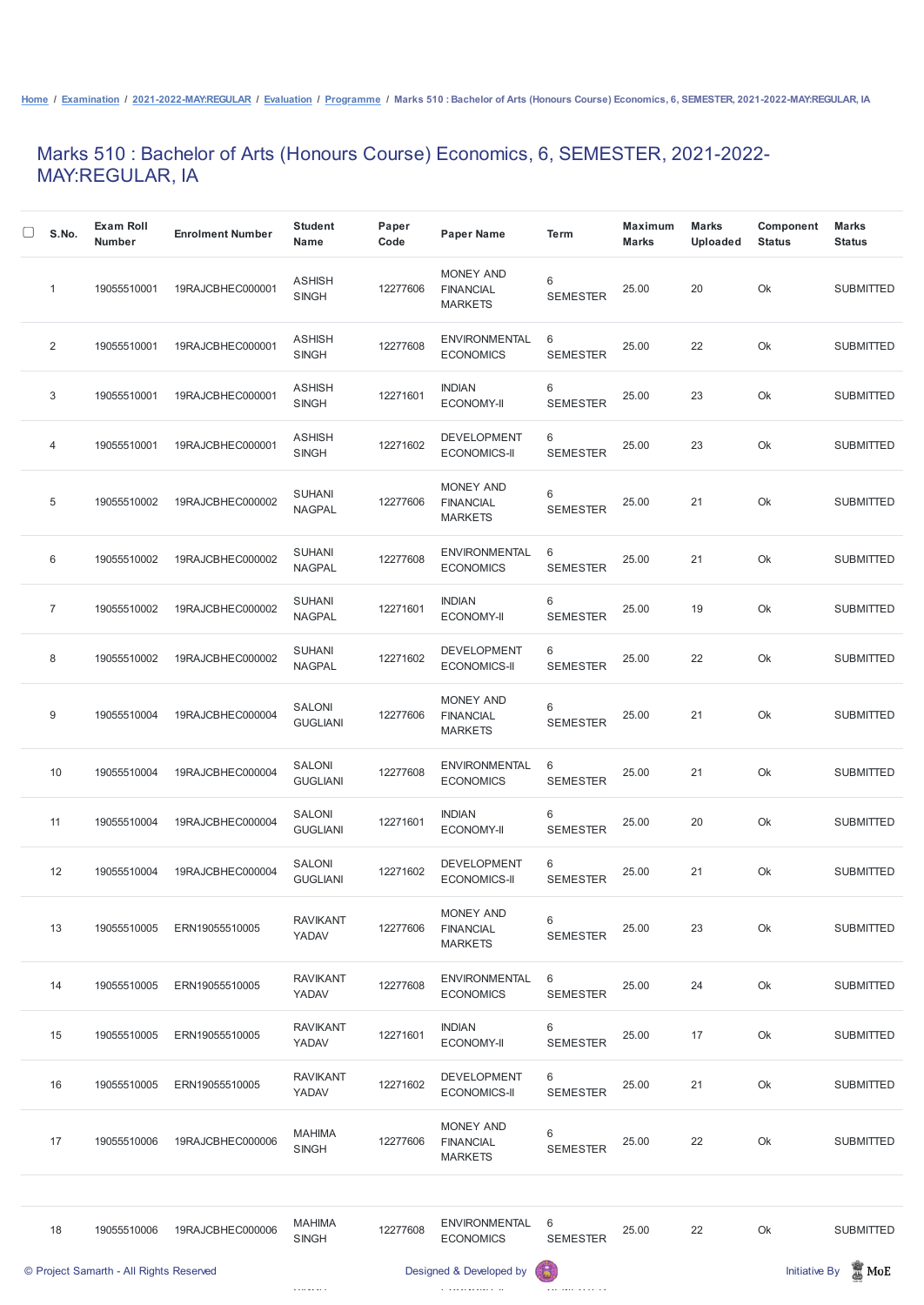|    |             |                  | $\sim$ $\sim$ $\sim$ $\sim$   |          | <b>LUURVINI II</b>                                     | ----------           |       |    |    |                  |
|----|-------------|------------------|-------------------------------|----------|--------------------------------------------------------|----------------------|-------|----|----|------------------|
| 20 | 19055510006 | 19RAJCBHEC000006 | <b>MAHIMA</b><br><b>SINGH</b> | 12271602 | <b>DEVELOPMENT</b><br><b>ECONOMICS-II</b>              | 6<br><b>SEMESTER</b> | 25.00 | 20 | Ok | <b>SUBMITTED</b> |
| 21 | 19055510007 | 19RAJCBHEC000007 | <b>NIRUPAM</b><br><b>VATS</b> | 12277606 | <b>MONEY AND</b><br><b>FINANCIAL</b><br><b>MARKETS</b> | 6<br><b>SEMESTER</b> | 25.00 | 22 | Ok | <b>SUBMITTED</b> |
| 22 | 19055510007 | 19RAJCBHEC000007 | <b>NIRUPAM</b><br><b>VATS</b> | 12277608 | <b>ENVIRONMENTAL</b><br><b>ECONOMICS</b>               | 6<br><b>SEMESTER</b> | 25.00 | 25 | Ok | <b>SUBMITTED</b> |
| 23 | 19055510007 | 19RAJCBHEC000007 | <b>NIRUPAM</b><br><b>VATS</b> | 12271601 | <b>INDIAN</b><br><b>ECONOMY-II</b>                     | 6<br><b>SEMESTER</b> | 25.00 | 19 | Ok | <b>SUBMITTED</b> |
| 24 | 19055510007 | 19RAJCBHEC000007 | <b>NIRUPAM</b><br><b>VATS</b> | 12271602 | <b>DEVELOPMENT</b><br><b>ECONOMICS-II</b>              | 6<br><b>SEMESTER</b> | 25.00 | 23 | Ok | <b>SUBMITTED</b> |
| 25 | 19055510008 | 19RAJCBHEC000008 | <b>DILSHAD</b><br><b>KHAN</b> | 12277606 | <b>MONEY AND</b><br><b>FINANCIAL</b><br><b>MARKETS</b> | 6<br><b>SEMESTER</b> | 25.00 | 20 | Ok | <b>SUBMITTED</b> |
| 26 | 19055510008 | 19RAJCBHEC000008 | <b>DILSHAD</b><br><b>KHAN</b> | 12277608 | <b>ENVIRONMENTAL</b><br><b>ECONOMICS</b>               | 6<br><b>SEMESTER</b> | 25.00 | 22 | Ok | <b>SUBMITTED</b> |
| 27 | 19055510008 | 19RAJCBHEC000008 | <b>DILSHAD</b><br><b>KHAN</b> | 12271601 | <b>INDIAN</b><br><b>ECONOMY-II</b>                     | 6<br><b>SEMESTER</b> | 25.00 | 21 | Ok | <b>SUBMITTED</b> |
| 28 | 19055510008 | 19RAJCBHEC000008 | <b>DILSHAD</b><br><b>KHAN</b> | 12271602 | <b>DEVELOPMENT</b><br><b>ECONOMICS-II</b>              | 6<br><b>SEMESTER</b> | 25.00 | 23 | Ok | <b>SUBMITTED</b> |
| 29 | 19055510009 | 19RAJCBHEC000009 | <b>MOHIT RAJ</b>              | 12277606 | <b>MONEY AND</b><br><b>FINANCIAL</b><br><b>MARKETS</b> | 6<br><b>SEMESTER</b> | 25.00 | 20 | Ok | <b>SUBMITTED</b> |
| 30 | 19055510009 | 19RAJCBHEC000009 | <b>MOHIT RAJ</b>              | 12277608 | <b>ENVIRONMENTAL</b><br><b>ECONOMICS</b>               | 6<br><b>SEMESTER</b> | 25.00 | 23 | Ok | <b>SUBMITTED</b> |
| 31 | 19055510009 | 19RAJCBHEC000009 | <b>MOHIT RAJ</b>              | 12271601 | <b>INDIAN</b><br><b>ECONOMY-II</b>                     | 6<br><b>SEMESTER</b> | 25.00 | 24 | Ok | <b>SUBMITTED</b> |
| 32 | 19055510009 | 19RAJCBHEC000009 | <b>MOHIT RAJ</b>              | 12271602 | <b>DEVELOPMENT</b><br><b>ECONOMICS-II</b>              | 6<br><b>SEMESTER</b> | 25.00 | 22 | Ok | <b>SUBMITTED</b> |
| 33 | 19055510010 | 19RAJCBHEC000010 | <b>RAJEEV</b>                 | 12277606 | <b>MONEY AND</b><br><b>FINANCIAL</b><br><b>MARKETS</b> | 6<br><b>SEMESTER</b> | 25.00 | 22 | Ok | <b>SUBMITTED</b> |
| 34 | 19055510010 | 19RAJCBHEC000010 | <b>RAJEEV</b>                 | 12277608 | <b>ENVIRONMENTAL</b><br><b>ECONOMICS</b>               | 6<br><b>SEMESTER</b> | 25.00 | 22 | Ok | <b>SUBMITTED</b> |
| 35 | 19055510010 | 19RAJCBHEC000010 | <b>RAJEEV</b>                 | 12271601 | <b>INDIAN</b><br><b>ECONOMY-II</b>                     | 6<br><b>SEMESTER</b> | 25.00 | 22 | Ok | <b>SUBMITTED</b> |
| 36 | 19055510010 | 19RAJCBHEC000010 | <b>RAJEEV</b>                 | 12271602 | <b>DEVELOPMENT</b><br><b>ECONOMICS-II</b>              | 6<br><b>SEMESTER</b> | 25.00 | 22 | Ok | <b>SUBMITTED</b> |
| 37 | 19055510011 | ERN19055510011   | <b>PAYAL</b><br><b>ARORA</b>  | 12277606 | <b>MONEY AND</b><br><b>FINANCIAL</b><br><b>MARKETS</b> | 6<br><b>SEMESTER</b> | 25.00 | 21 | Ok | <b>SUBMITTED</b> |

| 38 | 19055510011 | ERN19055510011 | <b>PAYAL</b><br><b>ARORA</b> | 12277608 | <b>ENVIRONMENTAL</b><br><b>ECONOMICS</b>  | - 6<br><b>SEMESTER</b> | 25.00 | 23 | Ok | <b>SUBMITTED</b> |
|----|-------------|----------------|------------------------------|----------|-------------------------------------------|------------------------|-------|----|----|------------------|
| 39 | 19055510011 | ERN19055510011 | <b>PAYAL</b><br><b>ARORA</b> | 12271601 | <b>INDIAN</b><br><b>ECONOMY-II</b>        | 6<br><b>SEMESTER</b>   | 25.00 | 23 | Ok | <b>SUBMITTED</b> |
| 40 | 19055510011 | ERN19055510011 | <b>PAYAL</b><br><b>ARORA</b> | 12271602 | <b>DEVELOPMENT</b><br><b>ECONOMICS-II</b> | 6<br><b>SEMESTER</b>   | 25.00 | 22 | Ok | <b>SUBMITTED</b> |

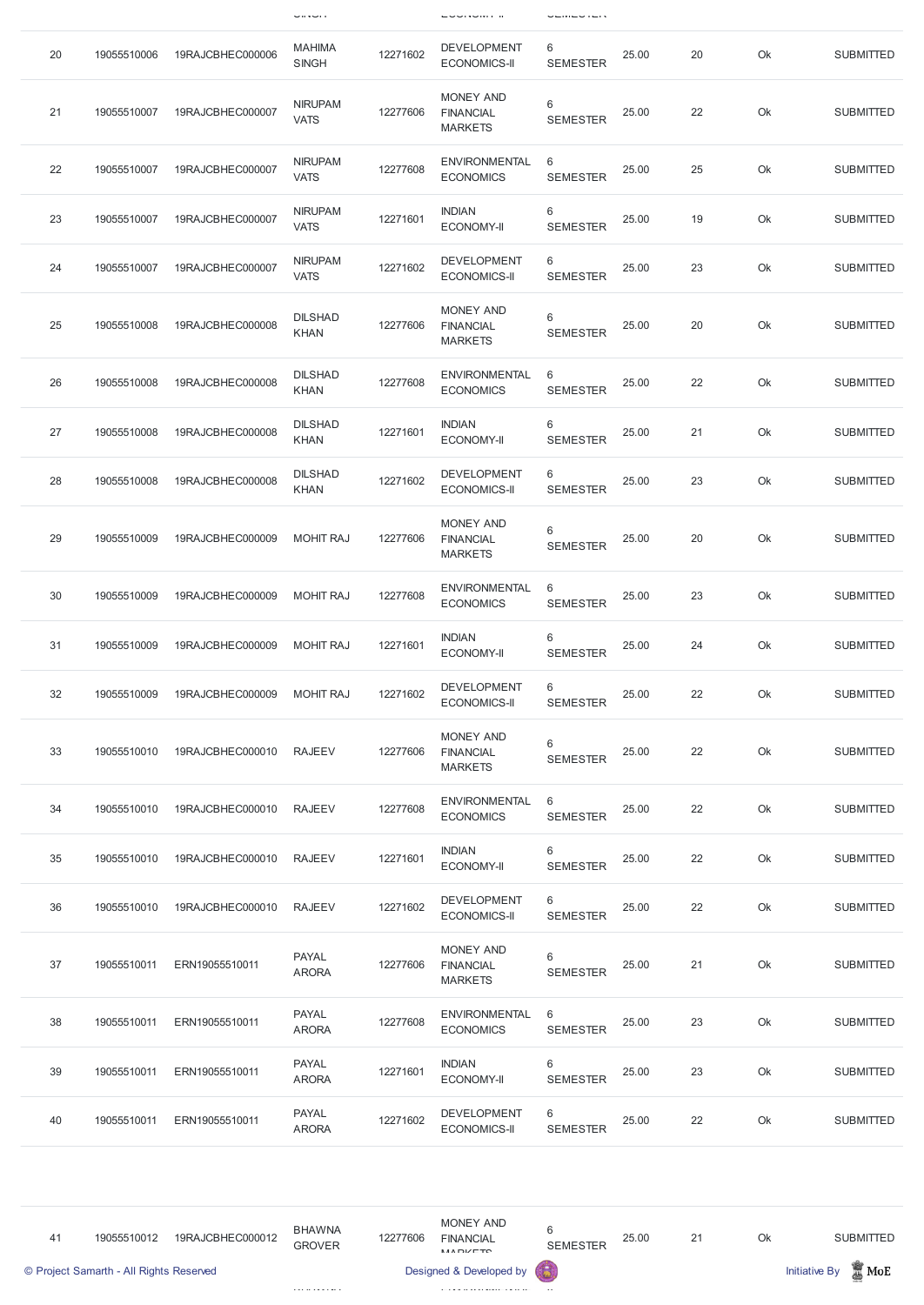| 42 | 19055510012 | 19RAJCBHEC000012 | י שוויצר שו<br><b>GROVER</b>    | 12277608 | ⊏▏▎▎▘▏▏▎░▏▏▎▎▎▏▏▏▏▏<br><b>ECONOMICS</b>                | <b>SEMESTER</b>      | 25.00 | 22 | Ok | <b>SUBMITTED</b> |
|----|-------------|------------------|---------------------------------|----------|--------------------------------------------------------|----------------------|-------|----|----|------------------|
| 43 | 19055510012 | 19RAJCBHEC000012 | <b>BHAWNA</b><br><b>GROVER</b>  | 12271601 | <b>INDIAN</b><br><b>ECONOMY-II</b>                     | 6<br><b>SEMESTER</b> | 25.00 | 21 | Ok | <b>SUBMITTED</b> |
| 44 | 19055510012 | 19RAJCBHEC000012 | <b>BHAWNA</b><br><b>GROVER</b>  | 12271602 | <b>DEVELOPMENT</b><br><b>ECONOMICS-II</b>              | 6<br><b>SEMESTER</b> | 25.00 | 23 | Ok | <b>SUBMITTED</b> |
| 45 | 19055510013 | 19RAJCBHEC000013 | <b>ESHAAN</b><br><b>THIRANI</b> | 12277606 | <b>MONEY AND</b><br><b>FINANCIAL</b><br><b>MARKETS</b> | 6<br><b>SEMESTER</b> | 25.00 | 20 | Ok | <b>SUBMITTED</b> |
| 46 | 19055510013 | 19RAJCBHEC000013 | <b>ESHAAN</b><br><b>THIRANI</b> | 12277608 | <b>ENVIRONMENTAL</b><br><b>ECONOMICS</b>               | 6<br><b>SEMESTER</b> | 25.00 | 23 | Ok | <b>SUBMITTED</b> |
| 47 | 19055510013 | 19RAJCBHEC000013 | <b>ESHAAN</b><br><b>THIRANI</b> | 12271601 | <b>INDIAN</b><br><b>ECONOMY-II</b>                     | 6<br><b>SEMESTER</b> | 25.00 | 22 | Ok | <b>SUBMITTED</b> |
| 48 | 19055510013 | 19RAJCBHEC000013 | <b>ESHAAN</b><br><b>THIRANI</b> | 12271602 | <b>DEVELOPMENT</b><br><b>ECONOMICS-II</b>              | 6<br><b>SEMESTER</b> | 25.00 | 21 | Ok | <b>SUBMITTED</b> |
| 49 | 19055510014 | 19RAJCBHEC000014 | <b>SAHIL</b>                    | 12277606 | <b>MONEY AND</b><br><b>FINANCIAL</b><br><b>MARKETS</b> | 6<br><b>SEMESTER</b> | 25.00 | 20 | Ok | <b>SUBMITTED</b> |
| 50 | 19055510014 | 19RAJCBHEC000014 | <b>SAHIL</b>                    | 12277608 | <b>ENVIRONMENTAL</b><br><b>ECONOMICS</b>               | 6<br><b>SEMESTER</b> | 25.00 | 25 | Ok | <b>SUBMITTED</b> |
| 51 | 19055510014 | 19RAJCBHEC000014 | SAHIL                           | 12271601 | <b>INDIAN</b><br><b>ECONOMY-II</b>                     | 6<br><b>SEMESTER</b> | 25.00 | 23 | Ok | <b>SUBMITTED</b> |
| 52 | 19055510014 | 19RAJCBHEC000014 | <b>SAHIL</b>                    | 12271602 | <b>DEVELOPMENT</b><br><b>ECONOMICS-II</b>              | 6<br><b>SEMESTER</b> | 25.00 | 23 | Ok | <b>SUBMITTED</b> |
| 53 | 19055510015 | 19RAJCBHEC000015 | <b>SAACHI DUA</b>               | 12277606 | <b>MONEY AND</b><br><b>FINANCIAL</b><br><b>MARKETS</b> | 6<br><b>SEMESTER</b> | 25.00 | 21 | Ok | <b>SUBMITTED</b> |
| 54 | 19055510015 | 19RAJCBHEC000015 | <b>SAACHI DUA</b>               | 12277608 | <b>ENVIRONMENTAL</b><br><b>ECONOMICS</b>               | 6<br><b>SEMESTER</b> | 25.00 | 22 | Ok | <b>SUBMITTED</b> |
| 55 | 19055510015 | 19RAJCBHEC000015 | <b>SAACHI DUA</b>               | 12271601 | <b>INDIAN</b><br><b>ECONOMY-II</b>                     | 6<br><b>SEMESTER</b> | 25.00 | 20 | Ok | <b>SUBMITTED</b> |
| 56 | 19055510015 | 19RAJCBHEC000015 | <b>SAACHI DUA</b>               | 12271602 | <b>DEVELOPMENT</b><br><b>ECONOMICS-II</b>              | 6<br><b>SEMESTER</b> | 25.00 | 22 | Ok | <b>SUBMITTED</b> |
| 57 | 19055510016 | 19RAJCBHEC000016 | <b>NIDHI</b><br><b>PATHAK</b>   | 12277606 | <b>MONEY AND</b><br><b>FINANCIAL</b><br><b>MARKETS</b> | 6<br><b>SEMESTER</b> | 25.00 | 24 | Ok | <b>SUBMITTED</b> |
| 58 | 19055510016 | 19RAJCBHEC000016 | <b>NIDHI</b><br><b>PATHAK</b>   | 12277608 | <b>ENVIRONMENTAL</b><br><b>ECONOMICS</b>               | 6<br><b>SEMESTER</b> | 25.00 | 21 | Ok | <b>SUBMITTED</b> |
| 59 | 19055510016 | 19RAJCBHEC000016 | <b>NIDHI</b><br><b>PATHAK</b>   | 12271601 | <b>INDIAN</b><br><b>ECONOMY-II</b>                     | 6<br><b>SEMESTER</b> | 25.00 | 21 | Ok | <b>SUBMITTED</b> |
| 60 | 19055510016 | 19RAJCBHEC000016 | <b>NIDHI</b><br><b>PATHAK</b>   | 12271602 | <b>DEVELOPMENT</b><br><b>ECONOMICS-II</b>              | 6<br><b>SEMESTER</b> | 25.00 | 23 | Ok | <b>SUBMITTED</b> |

| 61 | 19055510017                             | 19RAJCBHEC000017 | <b>RANIT PAL</b> | 12277606 | <b>MONEY AND</b><br><b>FINANCIAL</b><br><b>MARKETS</b> | 6<br><b>SEMESTER</b>                                                                    | 25.00 | 19 | Ok | <b>SUBMITTED</b>                           |
|----|-----------------------------------------|------------------|------------------|----------|--------------------------------------------------------|-----------------------------------------------------------------------------------------|-------|----|----|--------------------------------------------|
| 62 | 19055510017                             | 19RAJCBHEC000017 | <b>RANIT PAL</b> | 12277608 | <b>ENVIRONMENTAL</b><br><b>ECONOMICS</b>               | 6<br><b>SEMESTER</b>                                                                    | 25.00 | 22 | Ok | <b>SUBMITTED</b>                           |
| 63 | 19055510017                             | 19RAJCBHEC000017 | <b>RANIT PAL</b> | 12271601 | <b>INDIAN</b><br><b>ECONOMY-II</b>                     | 6<br><b>SEMESTER</b>                                                                    | 25.00 | 17 | Ok | <b>SUBMITTED</b>                           |
|    |                                         |                  |                  |          |                                                        |                                                                                         |       |    |    |                                            |
| 64 | 19055510017                             | 19RAJCBHEC000017 | <b>RANIT PAL</b> | 12271602 | <b>DEVELOPMENT</b><br><b>ECONOMICS-II</b>              | 6<br><b>SEMESTER</b>                                                                    | 25.00 | 18 | Ok | <b>SUBMITTED</b>                           |
|    | © Project Samarth - All Rights Reserved |                  |                  |          | Designed & Developed by                                | $\left( \begin{smallmatrix} 0 & \cdots & 0 \\ 0 & \cdots & 0 \end{smallmatrix} \right)$ |       |    |    | $\blacksquare$ MoE<br><b>Initiative By</b> |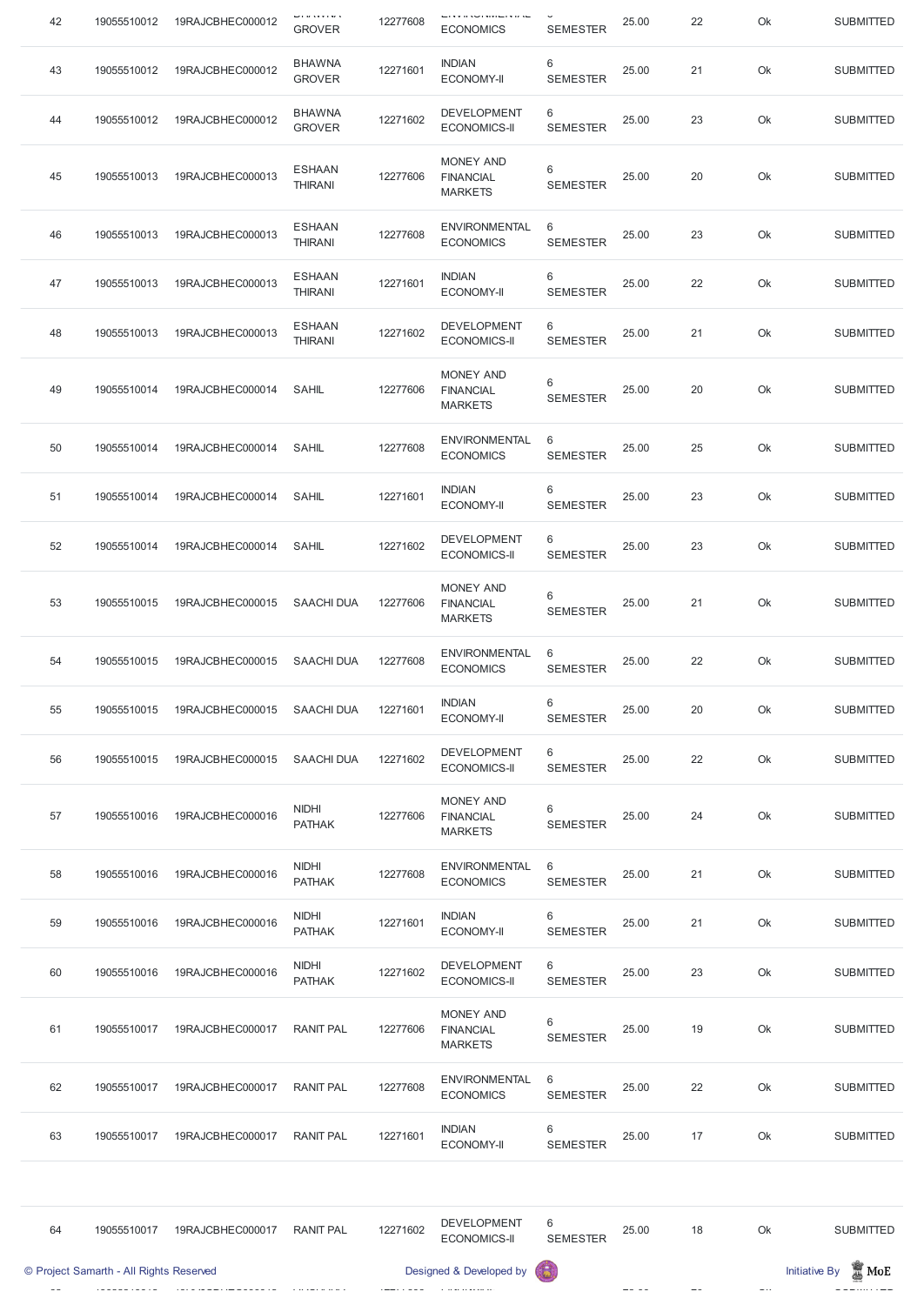|    |             |                  |                                  |          | , ,, ,, ,, ,, ,, ,<br><b>MARKETS</b>                   | <b>SEMESTER</b>      |       |    |    | ---------        |
|----|-------------|------------------|----------------------------------|----------|--------------------------------------------------------|----------------------|-------|----|----|------------------|
| 66 | 19055510018 | 19RAJCBHEC000018 | <b>ARCHANA</b>                   | 12277608 | <b>ENVIRONMENTAL</b><br><b>ECONOMICS</b>               | 6<br><b>SEMESTER</b> | 25.00 | 25 | Ok | <b>SUBMITTED</b> |
| 67 | 19055510018 | 19RAJCBHEC000018 | <b>ARCHANA</b>                   | 12271601 | <b>INDIAN</b><br><b>ECONOMY-II</b>                     | 6<br><b>SEMESTER</b> | 25.00 | 18 | Ok | <b>SUBMITTED</b> |
| 68 | 19055510018 | 19RAJCBHEC000018 | <b>ARCHANA</b>                   | 12271602 | <b>DEVELOPMENT</b><br><b>ECONOMICS-II</b>              | 6<br><b>SEMESTER</b> | 25.00 | 21 | Ok | <b>SUBMITTED</b> |
| 69 | 19055510019 | 19RAJCBHEC000019 | <b>MUSKAN</b><br><b>ARORA</b>    | 12277606 | <b>MONEY AND</b><br><b>FINANCIAL</b><br><b>MARKETS</b> | 6<br><b>SEMESTER</b> | 25.00 | 21 | Ok | <b>SUBMITTED</b> |
| 70 | 19055510019 | 19RAJCBHEC000019 | <b>MUSKAN</b><br><b>ARORA</b>    | 12277608 | <b>ENVIRONMENTAL</b><br><b>ECONOMICS</b>               | 6<br><b>SEMESTER</b> | 25.00 | 22 | Ok | <b>SUBMITTED</b> |
| 71 | 19055510019 | 19RAJCBHEC000019 | <b>MUSKAN</b><br><b>ARORA</b>    | 12271601 | <b>INDIAN</b><br><b>ECONOMY-II</b>                     | 6<br><b>SEMESTER</b> | 25.00 | 19 | Ok | <b>SUBMITTED</b> |
| 72 | 19055510019 | 19RAJCBHEC000019 | <b>MUSKAN</b><br><b>ARORA</b>    | 12271602 | <b>DEVELOPMENT</b><br><b>ECONOMICS-II</b>              | 6<br><b>SEMESTER</b> | 25.00 | 22 | Ok | <b>SUBMITTED</b> |
| 73 | 19055510020 | 19RAJCBHEC000020 | <b>SHUBHAM</b><br><b>KUMAR</b>   | 12277606 | <b>MONEY AND</b><br><b>FINANCIAL</b><br><b>MARKETS</b> | 6<br><b>SEMESTER</b> | 25.00 | 20 | Ok | <b>SUBMITTED</b> |
| 74 | 19055510020 | 19RAJCBHEC000020 | <b>SHUBHAM</b><br><b>KUMAR</b>   | 12277608 | <b>ENVIRONMENTAL</b><br><b>ECONOMICS</b>               | 6<br><b>SEMESTER</b> | 25.00 | 23 | Ok | <b>SUBMITTED</b> |
| 75 | 19055510020 | 19RAJCBHEC000020 | <b>SHUBHAM</b><br><b>KUMAR</b>   | 12271601 | <b>INDIAN</b><br><b>ECONOMY-II</b>                     | 6<br><b>SEMESTER</b> | 25.00 | 22 | Ok | <b>SUBMITTED</b> |
| 76 | 19055510020 | 19RAJCBHEC000020 | <b>SHUBHAM</b><br><b>KUMAR</b>   | 12271602 | <b>DEVELOPMENT</b><br><b>ECONOMICS-II</b>              | 6<br><b>SEMESTER</b> | 25.00 | 22 | Ok | <b>SUBMITTED</b> |
| 77 | 19055510021 | 19RAJCBHEC000021 | <b>ANKIT</b><br><b>GULSATIYA</b> | 12277606 | <b>MONEY AND</b><br><b>FINANCIAL</b><br><b>MARKETS</b> | 6<br><b>SEMESTER</b> | 25.00 | 20 | Ok | <b>SUBMITTED</b> |
| 78 | 19055510021 | 19RAJCBHEC000021 | <b>ANKIT</b><br><b>GULSATIYA</b> | 12277608 | <b>ENVIRONMENTAL</b><br><b>ECONOMICS</b>               | 6<br><b>SEMESTER</b> | 25.00 | 22 | Ok | <b>SUBMITTED</b> |
| 79 | 19055510021 | 19RAJCBHEC000021 | <b>ANKIT</b><br><b>GULSATIYA</b> | 12271601 | <b>INDIAN</b><br><b>ECONOMY-II</b>                     | 6<br><b>SEMESTER</b> | 25.00 | 21 | Ok | <b>SUBMITTED</b> |
| 80 | 19055510021 | 19RAJCBHEC000021 | <b>ANKIT</b><br><b>GULSATIYA</b> | 12271602 | <b>DEVELOPMENT</b><br><b>ECONOMICS-II</b>              | 6<br><b>SEMESTER</b> | 25.00 | 22 | Ok | <b>SUBMITTED</b> |
| 81 | 19055510022 | 19RAJCBHEC000022 | <b>KULDEEP</b>                   | 12277606 | <b>MONEY AND</b><br><b>FINANCIAL</b><br><b>MARKETS</b> | 6<br><b>SEMESTER</b> | 25.00 | 20 | Ok | <b>SUBMITTED</b> |
| 82 | 19055510022 | 19RAJCBHEC000022 | <b>KULDEEP</b>                   | 12277608 | <b>ENVIRONMENTAL</b><br><b>ECONOMICS</b>               | 6<br><b>SEMESTER</b> | 25.00 | 22 | Ok | <b>SUBMITTED</b> |
| 83 | 19055510022 | 19RAJCBHEC000022 | <b>KULDEEP</b>                   | 12271601 | <b>INDIAN</b><br><b>ECONOMY-II</b>                     | 6<br><b>SEMESTER</b> | 25.00 | 23 | Ok | <b>SUBMITTED</b> |

|    | © Project Samarth - All Rights Reserved |                  |                                |          | Designed & Developed by                                | (最)                                |       |    |    | $\blacksquare$ MoE<br><b>Initiative By</b> |
|----|-----------------------------------------|------------------|--------------------------------|----------|--------------------------------------------------------|------------------------------------|-------|----|----|--------------------------------------------|
| 87 | 19055510023                             | 19RAJCBHEC000023 | <b>SATYAM</b><br><b>PANDEY</b> | 12271601 | <b>INDIAN</b><br><b>ECONOMY-II</b>                     | $\,6\,$<br><b>SEMESTER</b>         | 25.00 | 22 | Ok | <b>SUBMITTED</b>                           |
|    |                                         |                  |                                |          |                                                        |                                    |       |    |    |                                            |
| 86 | 19055510023                             | 19RAJCBHEC000023 | <b>SATYAM</b><br><b>PANDEY</b> | 12277608 | <b>ENVIRONMENTAL</b><br><b>ECONOMICS</b>               | 6<br><b>SEMESTER</b>               | 25.00 | 22 | Ok | <b>SUBMITTED</b>                           |
| 85 | 19055510023                             | 19RAJCBHEC000023 | <b>SATYAM</b><br><b>PANDEY</b> | 12277606 | <b>MONEY AND</b><br><b>FINANCIAL</b><br><b>MARKETS</b> | 6<br><b>SEMESTER</b>               | 25.00 | 21 | Ok | <b>SUBMITTED</b>                           |
| 84 | 19055510022                             | 19RAJCBHEC000022 | <b>KULDEEP</b>                 | 12271602 | <b>DEVELOPMENT</b><br><b>ECONOMICS-II</b>              | $6\phantom{1}6$<br><b>SEMESTER</b> | 25.00 | 22 | Ok | <b>SUBMITTED</b>                           |

 $\sim$ 

 $\sim$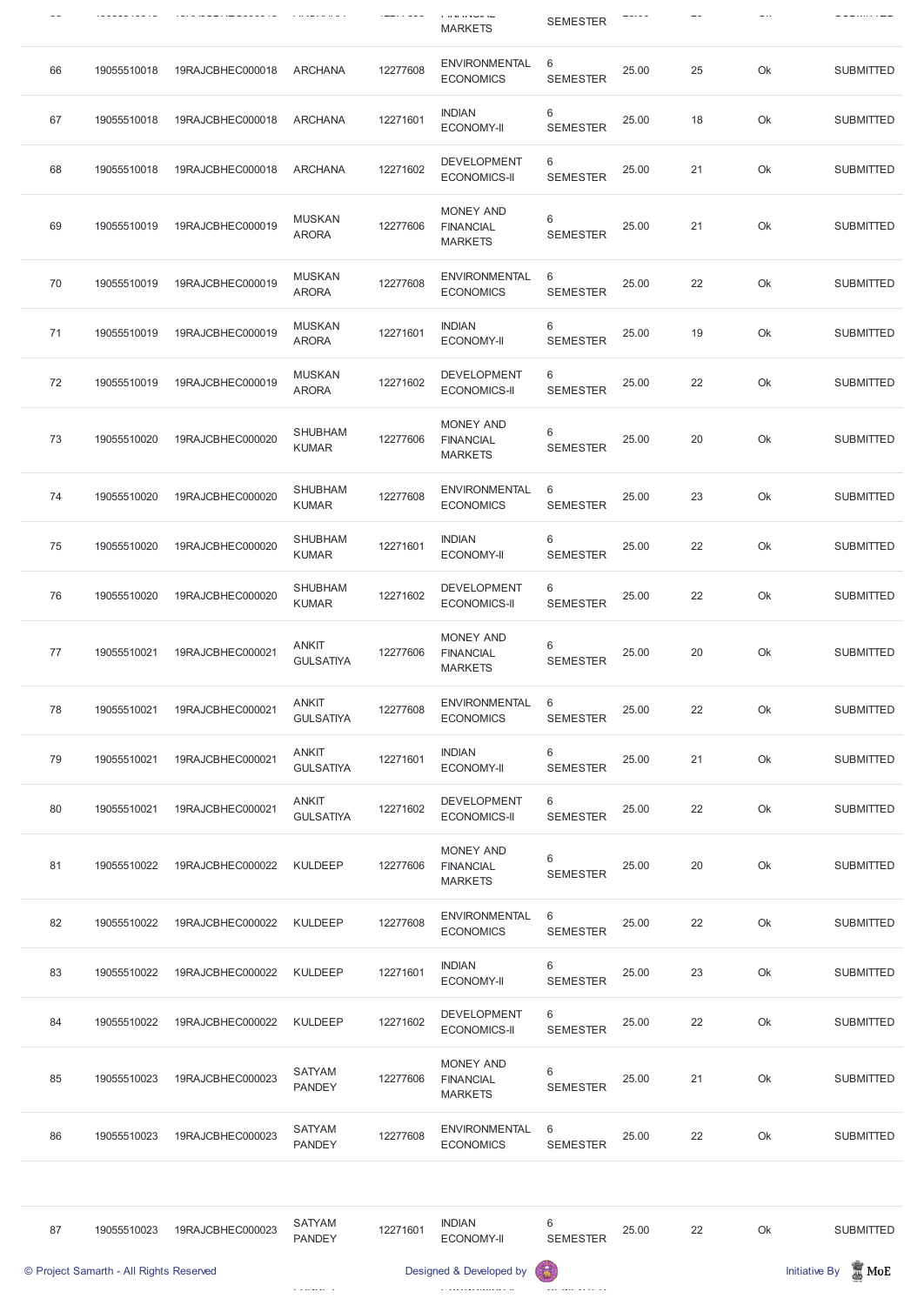|     |             |                  | $\cdots$ $\cdots$               |          | ם שטחזיטוויטט ח                                        |                            |       |    |    |                  |
|-----|-------------|------------------|---------------------------------|----------|--------------------------------------------------------|----------------------------|-------|----|----|------------------|
| 89  | 19055510024 | 19RAJCBHEC000024 | <b>VANSH</b><br><b>PASRICHA</b> | 12277606 | <b>MONEY AND</b><br><b>FINANCIAL</b><br><b>MARKETS</b> | 6<br><b>SEMESTER</b>       | 25.00 | 23 | Ok | <b>SUBMITTED</b> |
| 90  | 19055510024 | 19RAJCBHEC000024 | <b>VANSH</b><br><b>PASRICHA</b> | 12277608 | <b>ENVIRONMENTAL</b><br><b>ECONOMICS</b>               | 6<br><b>SEMESTER</b>       | 25.00 | 23 | Ok | <b>SUBMITTED</b> |
| 91  | 19055510024 | 19RAJCBHEC000024 | <b>VANSH</b><br><b>PASRICHA</b> | 12271601 | <b>INDIAN</b><br><b>ECONOMY-II</b>                     | 6<br><b>SEMESTER</b>       | 25.00 | 18 | Ok | <b>SUBMITTED</b> |
| 92  | 19055510024 | 19RAJCBHEC000024 | <b>VANSH</b><br><b>PASRICHA</b> | 12271602 | <b>DEVELOPMENT</b><br><b>ECONOMICS-II</b>              | 6<br><b>SEMESTER</b>       | 25.00 | 23 | Ok | <b>SUBMITTED</b> |
| 93  | 19055510025 | 19RAJCBHEC000025 | <b>SAKSHI</b>                   | 12277606 | <b>MONEY AND</b><br><b>FINANCIAL</b><br><b>MARKETS</b> | 6<br><b>SEMESTER</b>       | 25.00 | 21 | Ok | <b>SUBMITTED</b> |
| 94  | 19055510025 | 19RAJCBHEC000025 | <b>SAKSHI</b>                   | 12277608 | <b>ENVIRONMENTAL</b><br><b>ECONOMICS</b>               | 6<br><b>SEMESTER</b>       | 25.00 | 22 | Ok | <b>SUBMITTED</b> |
| 95  | 19055510025 | 19RAJCBHEC000025 | <b>SAKSHI</b>                   | 12271601 | <b>INDIAN</b><br><b>ECONOMY-II</b>                     | 6<br><b>SEMESTER</b>       | 25.00 | 19 | Ok | <b>SUBMITTED</b> |
| 96  | 19055510025 | 19RAJCBHEC000025 | <b>SAKSHI</b>                   | 12271602 | <b>DEVELOPMENT</b><br><b>ECONOMICS-II</b>              | 6<br><b>SEMESTER</b>       | 25.00 | 20 | Ok | <b>SUBMITTED</b> |
| 97  | 19055510026 | 19RAJCBHEC000026 | <b>RISHIKA</b><br><b>SHARMA</b> | 12277606 | <b>MONEY AND</b><br><b>FINANCIAL</b><br><b>MARKETS</b> | 6<br><b>SEMESTER</b>       | 25.00 | 23 | Ok | <b>SUBMITTED</b> |
| 98  | 19055510026 | 19RAJCBHEC000026 | <b>RISHIKA</b><br><b>SHARMA</b> | 12277608 | <b>ENVIRONMENTAL</b><br><b>ECONOMICS</b>               | 6<br><b>SEMESTER</b>       | 25.00 | 22 | Ok | <b>SUBMITTED</b> |
| 99  | 19055510026 | 19RAJCBHEC000026 | <b>RISHIKA</b><br><b>SHARMA</b> | 12271601 | <b>INDIAN</b><br><b>ECONOMY-II</b>                     | $\,6\,$<br><b>SEMESTER</b> | 25.00 | 25 | Ok | <b>SUBMITTED</b> |
| 100 | 19055510026 | 19RAJCBHEC000026 | <b>RISHIKA</b><br><b>SHARMA</b> | 12271602 | <b>DEVELOPMENT</b><br><b>ECONOMICS-II</b>              | 6<br><b>SEMESTER</b>       | 25.00 | 22 | Ok | <b>SUBMITTED</b> |
| 101 | 19055510027 | 19RAJCBHEC000027 | <b>MOHIT</b><br><b>KUMAR</b>    | 12277606 | <b>MONEY AND</b><br><b>FINANCIAL</b><br><b>MARKETS</b> | $\,6\,$<br><b>SEMESTER</b> | 25.00 | 21 | Ok | <b>SUBMITTED</b> |
| 102 | 19055510027 | 19RAJCBHEC000027 | <b>MOHIT</b><br><b>KUMAR</b>    | 12277608 | <b>ENVIRONMENTAL</b><br><b>ECONOMICS</b>               | 6<br><b>SEMESTER</b>       | 25.00 | 22 | Ok | <b>SUBMITTED</b> |
| 103 | 19055510027 | 19RAJCBHEC000027 | <b>MOHIT</b><br><b>KUMAR</b>    | 12271601 | <b>INDIAN</b><br><b>ECONOMY-II</b>                     | 6<br><b>SEMESTER</b>       | 25.00 | 23 | Ok | <b>SUBMITTED</b> |
| 104 | 19055510027 | 19RAJCBHEC000027 | <b>MOHIT</b><br><b>KUMAR</b>    | 12271602 | <b>DEVELOPMENT</b><br><b>ECONOMICS-II</b>              | 6<br><b>SEMESTER</b>       | 25.00 | 23 | Ok | <b>SUBMITTED</b> |
| 105 | 19055510028 | ERN19055510028   | <b>ABHINAV</b><br><b>KUMAR</b>  | 12277606 | <b>MONEY AND</b><br><b>FINANCIAL</b><br><b>MARKETS</b> | 6<br><b>SEMESTER</b>       | 25.00 | 20 | Ok | <b>SUBMITTED</b> |
| 106 | 19055510028 | ERN19055510028   | <b>ABHINAV</b><br><b>KUMAR</b>  | 12277608 | <b>ENVIRONMENTAL</b><br><b>ECONOMICS</b>               | 6<br><b>SEMESTER</b>       | 25.00 | 23 | Ok | <b>SUBMITTED</b> |

| 107 | 19055510028                             | ERN19055510028   | <b>ABHINAV</b><br><b>KUMAR</b>  | 12271601 | <b>INDIAN</b><br><b>ECONOMY-II</b>                     | 6<br><b>SEMESTER</b> | 25.00 | 22 | Ok | <b>SUBMITTED</b>                           |
|-----|-----------------------------------------|------------------|---------------------------------|----------|--------------------------------------------------------|----------------------|-------|----|----|--------------------------------------------|
| 108 | 19055510028                             | ERN19055510028   | <b>ABHINAV</b><br><b>KUMAR</b>  | 12271602 | <b>DEVELOPMENT</b><br><b>ECONOMICS-II</b>              | 6<br><b>SEMESTER</b> | 25.00 | 22 | Ok | <b>SUBMITTED</b>                           |
| 109 | 19055510029                             | 19RAJCBHEC000029 | <b>SRISTHI</b><br><b>JUNEJA</b> | 12277606 | <b>MONEY AND</b><br><b>FINANCIAL</b><br><b>MARKETS</b> | 6<br><b>SEMESTER</b> | 25.00 | 23 | Ok | <b>SUBMITTED</b>                           |
|     |                                         |                  |                                 |          |                                                        |                      |       |    |    |                                            |
| 110 | 19055510029                             | 19RAJCBHEC000029 | <b>SRISTHI</b><br><b>JUNEJA</b> | 12277608 | <b>ENVIRONMENTAL</b><br><b>ECONOMICS</b>               | 6<br><b>SEMESTER</b> | 25.00 | 22 | Ok | <b>SUBMITTED</b>                           |
|     | © Project Samarth - All Rights Reserved |                  |                                 |          | Designed & Developed by                                | 63                   |       |    |    | $\frac{1}{20}$ MoE<br><b>Initiative By</b> |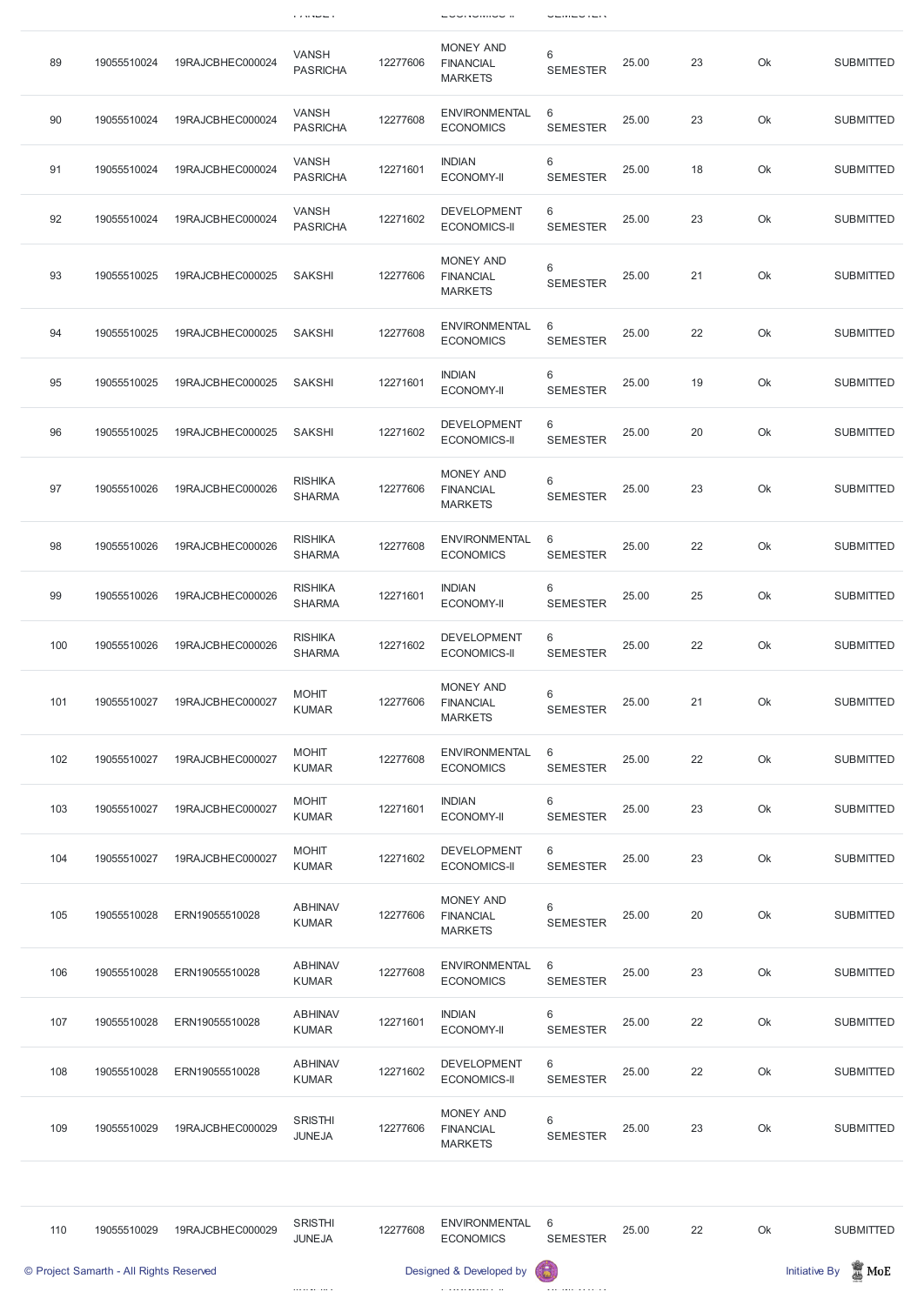|     |             |                  | $0 \cup 1$                           |          | <b>LUURVINI II</b>                                     | $\cup$               |       |    |    |                  |
|-----|-------------|------------------|--------------------------------------|----------|--------------------------------------------------------|----------------------|-------|----|----|------------------|
| 112 | 19055510029 | 19RAJCBHEC000029 | <b>SRISTHI</b><br><b>JUNEJA</b>      | 12271602 | <b>DEVELOPMENT</b><br><b>ECONOMICS-II</b>              | 6<br><b>SEMESTER</b> | 25.00 | 21 | Ok | <b>SUBMITTED</b> |
| 113 | 19055510030 | 19RAJCBHEC000030 | <b>HARSH JAIN</b>                    | 12271602 | <b>DEVELOPMENT</b><br><b>ECONOMICS-II</b>              | 6<br><b>SEMESTER</b> | 25.00 | 20 | Ok | <b>SUBMITTED</b> |
| 114 | 19055510030 | 19RAJCBHEC000030 | <b>HARSH JAIN</b>                    | 12277606 | <b>MONEY AND</b><br><b>FINANCIAL</b><br><b>MARKETS</b> | 6<br><b>SEMESTER</b> | 25.00 | 22 | Ok | <b>SUBMITTED</b> |
| 115 | 19055510030 | 19RAJCBHEC000030 | <b>HARSH JAIN</b>                    | 12277608 | <b>ENVIRONMENTAL</b><br><b>ECONOMICS</b>               | 6<br><b>SEMESTER</b> | 25.00 | 23 | Ok | <b>SUBMITTED</b> |
| 116 | 19055510030 | 19RAJCBHEC000030 | <b>HARSH JAIN</b>                    | 12271601 | <b>INDIAN</b><br><b>ECONOMY-II</b>                     | 6<br><b>SEMESTER</b> | 25.00 | 23 | Ok | <b>SUBMITTED</b> |
| 117 | 19055510031 | 19RAJCBHEC000031 | <b>JATIN</b><br><b>WADHWA</b>        | 12277606 | <b>MONEY AND</b><br><b>FINANCIAL</b><br><b>MARKETS</b> | 6<br><b>SEMESTER</b> | 25.00 | 24 | Ok | <b>SUBMITTED</b> |
| 118 | 19055510031 | 19RAJCBHEC000031 | <b>JATIN</b><br><b>WADHWA</b>        | 12277608 | <b>ENVIRONMENTAL</b><br><b>ECONOMICS</b>               | 6<br><b>SEMESTER</b> | 25.00 | 22 | Ok | <b>SUBMITTED</b> |
| 119 | 19055510031 | 19RAJCBHEC000031 | <b>JATIN</b><br><b>WADHWA</b>        | 12271601 | <b>INDIAN</b><br><b>ECONOMY-II</b>                     | 6<br><b>SEMESTER</b> | 25.00 | 25 | Ok | <b>SUBMITTED</b> |
| 120 | 19055510031 | 19RAJCBHEC000031 | <b>JATIN</b><br><b>WADHWA</b>        | 12271602 | <b>DEVELOPMENT</b><br><b>ECONOMICS-II</b>              | 6<br><b>SEMESTER</b> | 25.00 | 21 | Ok | <b>SUBMITTED</b> |
| 121 | 19055510032 | 19RAJCBHEC000032 | <b>BHAVISHYA</b><br><b>MANCHANDA</b> | 12277606 | <b>MONEY AND</b><br><b>FINANCIAL</b><br><b>MARKETS</b> | 6<br><b>SEMESTER</b> | 25.00 | 24 | Ok | <b>SUBMITTED</b> |
| 122 | 19055510032 | 19RAJCBHEC000032 | <b>BHAVISHYA</b><br><b>MANCHANDA</b> | 12277608 | <b>ENVIRONMENTAL</b><br><b>ECONOMICS</b>               | 6<br><b>SEMESTER</b> | 25.00 | 25 | Ok | <b>SUBMITTED</b> |
| 123 | 19055510032 | 19RAJCBHEC000032 | <b>BHAVISHYA</b><br><b>MANCHANDA</b> | 12271601 | <b>INDIAN</b><br><b>ECONOMY-II</b>                     | 6<br><b>SEMESTER</b> | 25.00 | 22 | Ok | <b>SUBMITTED</b> |
| 124 | 19055510032 | 19RAJCBHEC000032 | <b>BHAVISHYA</b><br><b>MANCHANDA</b> | 12271602 | <b>DEVELOPMENT</b><br><b>ECONOMICS-II</b>              | 6<br><b>SEMESTER</b> | 25.00 | 23 | Ok | <b>SUBMITTED</b> |
| 125 | 19055510033 | ERN19055510033   | <b>KANISHA</b><br><b>BHARDWAJ</b>    | 12277606 | <b>MONEY AND</b><br><b>FINANCIAL</b><br><b>MARKETS</b> | 6<br><b>SEMESTER</b> | 25.00 | 22 | Ok | <b>SUBMITTED</b> |
| 126 | 19055510033 | ERN19055510033   | <b>KANISHA</b><br><b>BHARDWAJ</b>    | 12277608 | <b>ENVIRONMENTAL</b><br><b>ECONOMICS</b>               | 6<br><b>SEMESTER</b> | 25.00 | 23 | Ok | <b>SUBMITTED</b> |
| 127 | 19055510033 | ERN19055510033   | <b>KANISHA</b><br><b>BHARDWAJ</b>    | 12271601 | <b>INDIAN</b><br><b>ECONOMY-II</b>                     | 6<br><b>SEMESTER</b> | 25.00 | 22 | Ok | <b>SUBMITTED</b> |
| 128 | 19055510033 | ERN19055510033   | <b>KANISHA</b><br><b>BHARDWAJ</b>    | 12271602 | <b>DEVELOPMENT</b><br><b>ECONOMICS-II</b>              | 6<br><b>SEMESTER</b> | 25.00 | 22 | Ok | <b>SUBMITTED</b> |
| 129 | 19055510034 | 19RAJCBHEC000034 | <b>HARSH</b><br><b>MISHRA</b>        | 12277606 | <b>MONEY AND</b><br><b>FINANCIAL</b><br><b>MARKETS</b> | 6<br><b>SEMESTER</b> | 25.00 | 24 | Ok | <b>SUBMITTED</b> |

| 130 | 19055510034 | 19RAJCBHEC000034 | <b>HARSH</b><br><b>MISHRA</b> | 12277608 | <b>ENVIRONMENTAL</b><br><b>ECONOMICS</b>  | -6<br><b>SEMESTER</b> | 25.00 | 25 | Ok | <b>SUBMITTED</b> |
|-----|-------------|------------------|-------------------------------|----------|-------------------------------------------|-----------------------|-------|----|----|------------------|
| 131 | 19055510034 | 19RAJCBHEC000034 | <b>HARSH</b><br><b>MISHRA</b> | 12271601 | <b>INDIAN</b><br><b>ECONOMY-II</b>        | 6<br><b>SEMESTER</b>  | 25.00 | 22 | Ok | <b>SUBMITTED</b> |
| 132 | 19055510034 | 19RAJCBHEC000034 | <b>HARSH</b><br><b>MISHRA</b> | 12271602 | <b>DEVELOPMENT</b><br><b>ECONOMICS-II</b> | 6<br><b>SEMESTER</b>  | 25.00 | 22 | Ok | <b>SUBMITTED</b> |

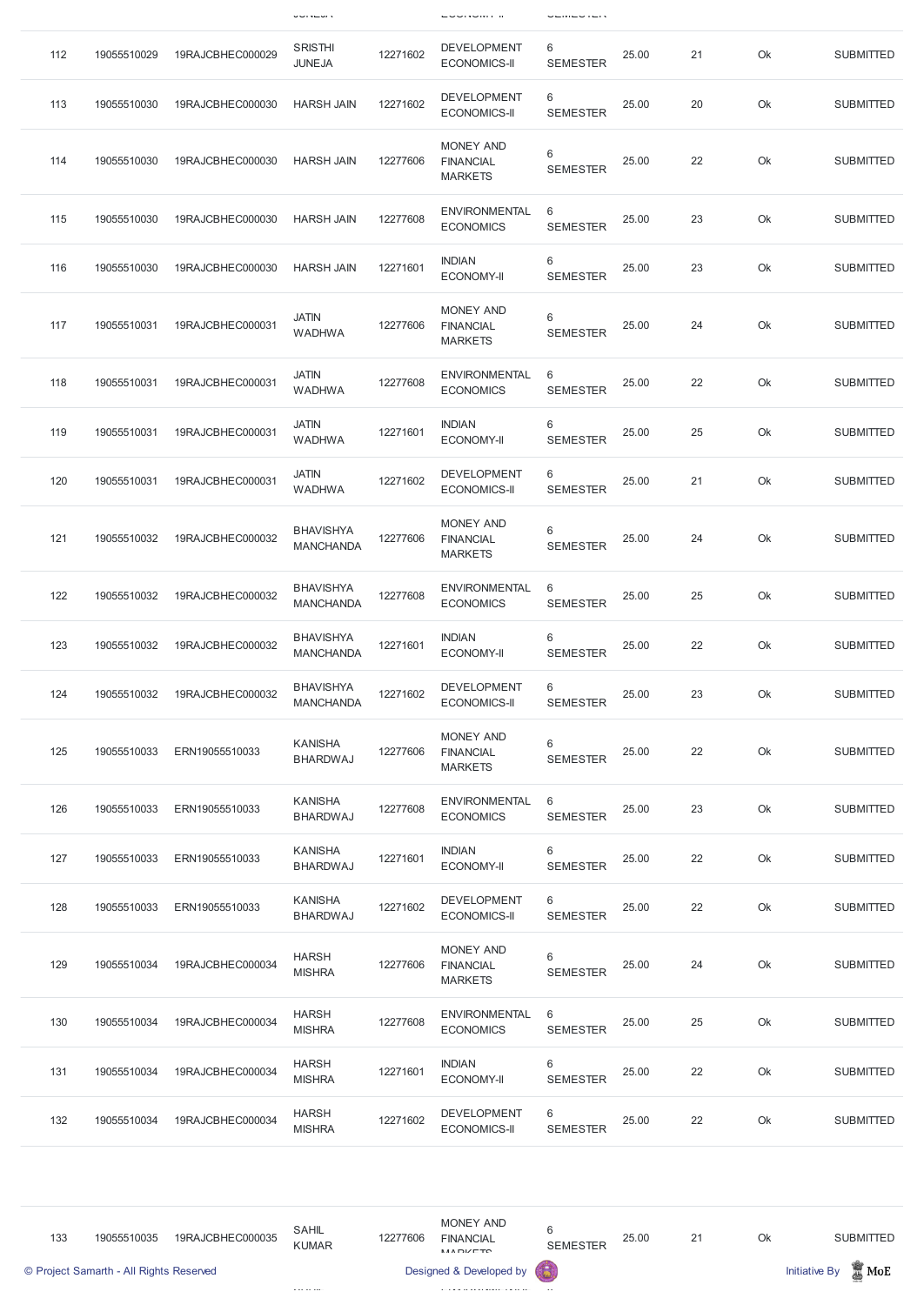| 134 | 19055510035 | 19RAJCBHEC000035 | $\cup$ $\cup$ $\cup$ $\cup$<br><b>KUMAR</b> | 12277608 | ⊏▏▎▎▘▏▏▎░▏▏▎▎▎▏▏▏▏<br><b>ECONOMICS</b>                 | <b>SEMESTER</b>      | 25.00 | 23 | Ok | <b>SUBMITTED</b> |
|-----|-------------|------------------|---------------------------------------------|----------|--------------------------------------------------------|----------------------|-------|----|----|------------------|
| 135 | 19055510035 | 19RAJCBHEC000035 | SAHIL<br><b>KUMAR</b>                       | 12271601 | <b>INDIAN</b><br><b>ECONOMY-II</b>                     | 6<br><b>SEMESTER</b> | 25.00 | 23 | Ok | <b>SUBMITTED</b> |
| 136 | 19055510035 | 19RAJCBHEC000035 | SAHIL<br><b>KUMAR</b>                       | 12271602 | <b>DEVELOPMENT</b><br><b>ECONOMICS-II</b>              | 6<br><b>SEMESTER</b> | 25.00 | 21 | Ok | <b>SUBMITTED</b> |
| 137 | 19055510036 | 19RAJCBHEC000036 | <b>SIMRAN</b>                               | 12277606 | MONEY AND<br><b>FINANCIAL</b><br><b>MARKETS</b>        | 6<br><b>SEMESTER</b> | 25.00 | 21 | Ok | <b>SUBMITTED</b> |
| 138 | 19055510036 | 19RAJCBHEC000036 | <b>SIMRAN</b>                               | 12277608 | <b>ENVIRONMENTAL</b><br><b>ECONOMICS</b>               | 6<br><b>SEMESTER</b> | 25.00 | 22 | Ok | <b>SUBMITTED</b> |
| 139 | 19055510036 | 19RAJCBHEC000036 | <b>SIMRAN</b>                               | 12271601 | <b>INDIAN</b><br><b>ECONOMY-II</b>                     | 6<br><b>SEMESTER</b> | 25.00 | 23 | Ok | <b>SUBMITTED</b> |
| 140 | 19055510036 | 19RAJCBHEC000036 | <b>SIMRAN</b>                               | 12271602 | <b>DEVELOPMENT</b><br><b>ECONOMICS-II</b>              | 6<br><b>SEMESTER</b> | 25.00 | 23 | Ok | <b>SUBMITTED</b> |
| 141 | 19055510037 | 19RAJCBHEC000037 | <b>NARGIS</b>                               | 12277606 | MONEY AND<br><b>FINANCIAL</b><br><b>MARKETS</b>        | 6<br><b>SEMESTER</b> | 25.00 | 22 | Ok | <b>SUBMITTED</b> |
| 142 | 19055510037 | 19RAJCBHEC000037 | <b>NARGIS</b>                               | 12277608 | <b>ENVIRONMENTAL</b><br><b>ECONOMICS</b>               | 6<br><b>SEMESTER</b> | 25.00 | 23 | Ok | <b>SUBMITTED</b> |
| 143 | 19055510037 | 19RAJCBHEC000037 | <b>NARGIS</b>                               | 12271601 | <b>INDIAN</b><br><b>ECONOMY-II</b>                     | 6<br><b>SEMESTER</b> | 25.00 | 22 | Ok | <b>SUBMITTED</b> |
| 144 | 19055510037 | 19RAJCBHEC000037 | <b>NARGIS</b>                               | 12271602 | <b>DEVELOPMENT</b><br><b>ECONOMICS-II</b>              | 6<br><b>SEMESTER</b> | 25.00 | 23 | Ok | <b>SUBMITTED</b> |
| 145 | 19055510038 | 19RAJCBHEC000038 | <b>NIKHIL GARG</b>                          | 12277606 | <b>MONEY AND</b><br><b>FINANCIAL</b><br><b>MARKETS</b> | 6<br><b>SEMESTER</b> | 25.00 | 21 | Ok | <b>SUBMITTED</b> |
| 146 | 19055510038 | 19RAJCBHEC000038 | <b>NIKHIL GARG</b>                          | 12277608 | <b>ENVIRONMENTAL</b><br><b>ECONOMICS</b>               | 6<br><b>SEMESTER</b> | 25.00 | 22 | Ok | <b>SUBMITTED</b> |
| 147 | 19055510038 | 19RAJCBHEC000038 | <b>NIKHIL GARG</b>                          | 12271601 | <b>INDIAN</b><br><b>ECONOMY-II</b>                     | 6<br><b>SEMESTER</b> | 25.00 | 22 | Ok | <b>SUBMITTED</b> |
| 148 | 19055510038 | 19RAJCBHEC000038 | <b>NIKHIL GARG</b>                          | 12271602 | <b>DEVELOPMENT</b><br><b>ECONOMICS-II</b>              | 6<br><b>SEMESTER</b> | 25.00 | 22 | Ok | <b>SUBMITTED</b> |
| 149 | 19055510039 | 19RAJCBHEC000039 | <b>PRINCE</b><br><b>ASHISH</b>              | 12277606 | <b>MONEY AND</b><br><b>FINANCIAL</b><br><b>MARKETS</b> | 6<br><b>SEMESTER</b> | 25.00 | 20 | Ok | <b>SUBMITTED</b> |
| 150 | 19055510039 | 19RAJCBHEC000039 | <b>PRINCE</b><br><b>ASHISH</b>              | 12277608 | <b>ENVIRONMENTAL</b><br><b>ECONOMICS</b>               | 6<br><b>SEMESTER</b> | 25.00 | 23 | Ok | <b>SUBMITTED</b> |
| 151 | 19055510039 | 19RAJCBHEC000039 | <b>PRINCE</b><br><b>ASHISH</b>              | 12271601 | <b>INDIAN</b><br><b>ECONOMY-II</b>                     | 6<br><b>SEMESTER</b> | 25.00 | 23 | Ok | <b>SUBMITTED</b> |
| 152 | 19055510039 | 19RAJCBHEC000039 | <b>PRINCE</b><br><b>ASHISH</b>              | 12271602 | <b>DEVELOPMENT</b><br><b>ECONOMICS-II</b>              | 6<br><b>SEMESTER</b> | 25.00 | 21 | Ok | <b>SUBMITTED</b> |

| 153 | 19055510040                             | 19RAJCBHEC000040 | <b>ABHISHEK</b><br><b>AGGARWAL</b> | 12277606 | <b>MONEY AND</b><br><b>FINANCIAL</b><br><b>MARKETS</b> | 6<br><b>SEMESTER</b> | 25.00 | 21 | Ok | <b>SUBMITTED</b>                           |
|-----|-----------------------------------------|------------------|------------------------------------|----------|--------------------------------------------------------|----------------------|-------|----|----|--------------------------------------------|
| 154 | 19055510040                             | 19RAJCBHEC000040 | <b>ABHISHEK</b><br><b>AGGARWAL</b> | 12277608 | <b>ENVIRONMENTAL</b><br><b>ECONOMICS</b>               | 6<br><b>SEMESTER</b> | 25.00 | 22 | Ok | <b>SUBMITTED</b>                           |
| 155 | 19055510040                             | 19RAJCBHEC000040 | <b>ABHISHEK</b><br><b>AGGARWAL</b> | 12271601 | <b>INDIAN</b><br><b>ECONOMY-II</b>                     | 6<br><b>SEMESTER</b> | 25.00 | 25 | Ok | <b>SUBMITTED</b>                           |
|     |                                         |                  |                                    |          |                                                        |                      |       |    |    |                                            |
| 156 | 19055510040                             | 19RAJCBHEC000040 | <b>ABHISHEK</b><br><b>AGGARWAL</b> | 12271602 | <b>DEVELOPMENT</b><br><b>ECONOMICS-II</b>              | 6<br><b>SEMESTER</b> | 25.00 | 22 | Ok | <b>SUBMITTED</b>                           |
|     | © Project Samarth - All Rights Reserved |                  |                                    |          | Designed & Developed by                                | 保                    |       |    |    | $\blacksquare$ MoE<br><b>Initiative By</b> |

 $\sim$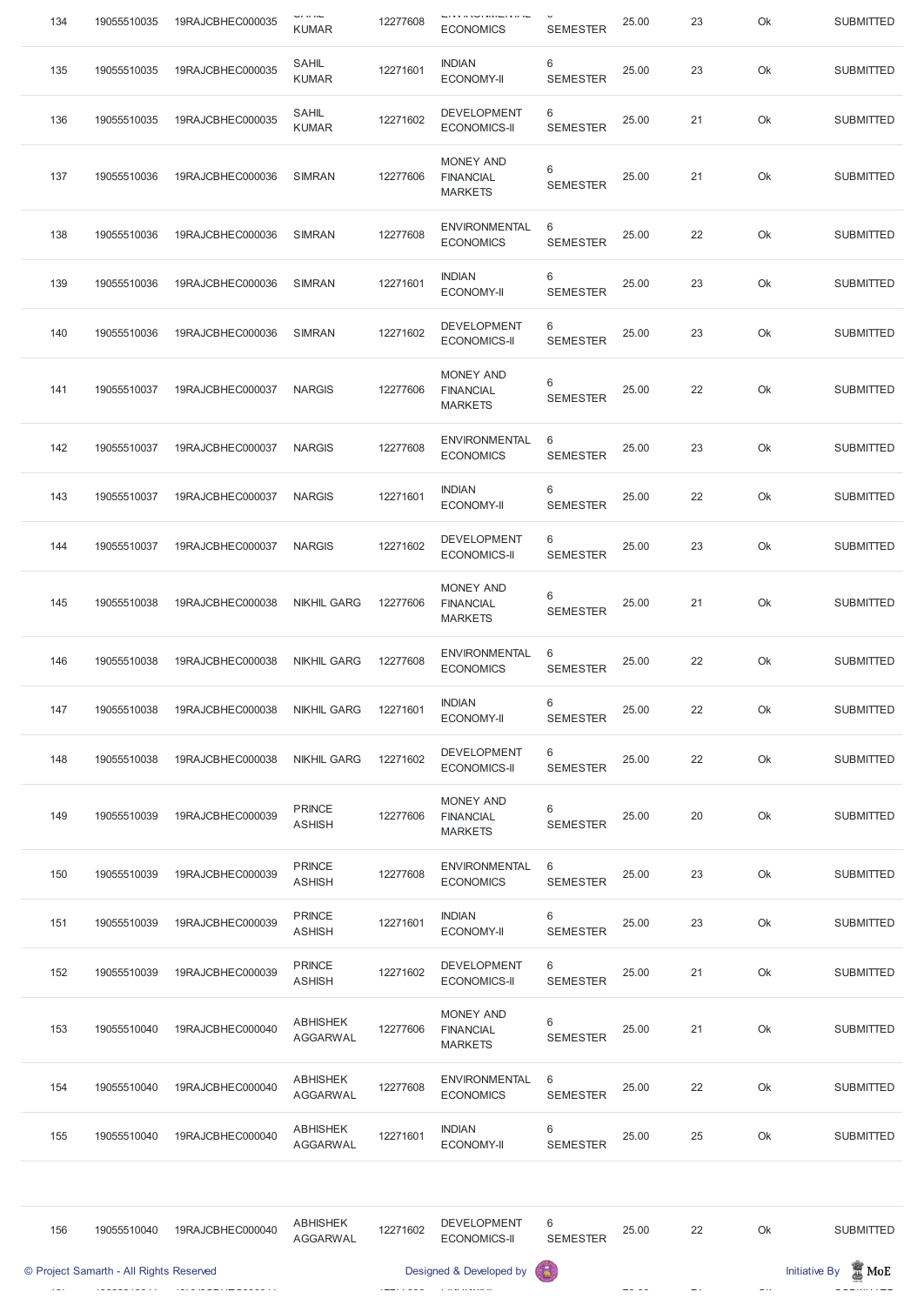|     |             | -----------      | <b>SAXENA</b>                   |          | ם משפח שם ד<br><b>MARKETS</b>                          | <b>SEMESTER</b>        |       |    |    | -                |
|-----|-------------|------------------|---------------------------------|----------|--------------------------------------------------------|------------------------|-------|----|----|------------------|
| 158 | 19055510041 | 19RAJCBHEC000041 | <b>VISHWAS</b><br><b>SAXENA</b> | 12277608 | <b>ENVIRONMENTAL</b><br><b>ECONOMICS</b>               | 6<br><b>SEMESTER</b>   | 25.00 | 23 | Ok | <b>SUBMITTED</b> |
| 159 | 19055510041 | 19RAJCBHEC000041 | <b>VISHWAS</b><br><b>SAXENA</b> | 12271601 | <b>INDIAN</b><br><b>ECONOMY-II</b>                     | 6<br><b>SEMESTER</b>   | 25.00 | 23 | Ok | <b>SUBMITTED</b> |
| 160 | 19055510041 | 19RAJCBHEC000041 | <b>VISHWAS</b><br>SAXENA        | 12271602 | <b>DEVELOPMENT</b><br><b>ECONOMICS-II</b>              | 6<br><b>SEMESTER</b>   | 25.00 | 22 | Ok | <b>SUBMITTED</b> |
| 161 | 19055510042 | 19RAJCBHEC000042 | <b>SAHEBA</b>                   | 12277606 | MONEY AND<br><b>FINANCIAL</b><br><b>MARKETS</b>        | 6<br><b>SEMESTER</b>   | 25.00 | 21 | Ok | <b>SUBMITTED</b> |
| 162 | 19055510042 | 19RAJCBHEC000042 | <b>SAHEBA</b>                   | 12277608 | <b>ENVIRONMENTAL</b><br><b>ECONOMICS</b>               | 6<br><b>SEMESTER</b>   | 25.00 | 22 | Ok | <b>SUBMITTED</b> |
| 163 | 19055510042 | 19RAJCBHEC000042 | <b>SAHEBA</b>                   | 12271601 | <b>INDIAN</b><br><b>ECONOMY-II</b>                     | 6<br><b>SEMESTER</b>   | 25.00 | 18 | Ok | <b>SUBMITTED</b> |
| 164 | 19055510042 | 19RAJCBHEC000042 | <b>SAHEBA</b>                   | 12271602 | <b>DEVELOPMENT</b><br><b>ECONOMICS-II</b>              | 6<br><b>SEMESTER</b>   | 25.00 | 22 | Ok | <b>SUBMITTED</b> |
| 165 | 19055510043 | 19RAJCBHEC000043 | <b>ABHIRAJ</b><br><b>TYAGI</b>  | 12277606 | <b>MONEY AND</b><br><b>FINANCIAL</b><br><b>MARKETS</b> | 6<br><b>SEMESTER</b>   | 25.00 | 23 | Ok | <b>SUBMITTED</b> |
| 166 | 19055510043 | 19RAJCBHEC000043 | <b>ABHIRAJ</b><br><b>TYAGI</b>  | 12277608 | <b>ENVIRONMENTAL</b><br><b>ECONOMICS</b>               | - 6<br><b>SEMESTER</b> | 25.00 | 25 | Ok | <b>SUBMITTED</b> |
| 167 | 19055510043 | 19RAJCBHEC000043 | ABHIRAJ<br><b>TYAGI</b>         | 12271601 | <b>INDIAN</b><br><b>ECONOMY-II</b>                     | 6<br><b>SEMESTER</b>   | 25.00 | 17 | Ok | <b>SUBMITTED</b> |
| 168 | 19055510043 | 19RAJCBHEC000043 | <b>ABHIRAJ</b><br><b>TYAGI</b>  | 12271602 | <b>DEVELOPMENT</b><br><b>ECONOMICS-II</b>              | 6<br><b>SEMESTER</b>   | 25.00 | 20 | Ok | <b>SUBMITTED</b> |
| 169 | 19055510044 | ERN19055510044   | <b>SHIKHAR</b><br><b>GUPTA</b>  | 12277606 | <b>MONEY AND</b><br><b>FINANCIAL</b><br><b>MARKETS</b> | 6<br><b>SEMESTER</b>   | 25.00 | 19 | Ok | <b>SUBMITTED</b> |
| 170 | 19055510044 | ERN19055510044   | <b>SHIKHAR</b><br><b>GUPTA</b>  | 12277608 | <b>ENVIRONMENTAL</b><br><b>ECONOMICS</b>               | 6<br><b>SEMESTER</b>   | 25.00 | 22 | Ok | <b>SUBMITTED</b> |
| 171 | 19055510044 | ERN19055510044   | <b>SHIKHAR</b><br><b>GUPTA</b>  | 12271601 | <b>INDIAN</b><br><b>ECONOMY-II</b>                     | 6<br><b>SEMESTER</b>   | 25.00 | 21 | Ok | <b>SUBMITTED</b> |
| 172 | 19055510044 | ERN19055510044   | <b>SHIKHAR</b><br><b>GUPTA</b>  | 12271602 | <b>DEVELOPMENT</b><br><b>ECONOMICS-II</b>              | 6<br><b>SEMESTER</b>   | 25.00 | 22 | Ok | <b>SUBMITTED</b> |
| 173 | 19055510045 | ERN19055510045   | <b>CHAAHAT</b><br><b>MITTAL</b> | 12277606 | <b>MONEY AND</b><br><b>FINANCIAL</b><br><b>MARKETS</b> | 6<br><b>SEMESTER</b>   | 25.00 | 21 | Ok | <b>SUBMITTED</b> |
| 174 | 19055510045 | ERN19055510045   | <b>CHAAHAT</b><br><b>MITTAL</b> | 12277608 | <b>ENVIRONMENTAL</b><br><b>ECONOMICS</b>               | 6<br><b>SEMESTER</b>   | 25.00 | 24 | Ok | <b>SUBMITTED</b> |
| 175 | 19055510045 | ERN19055510045   | <b>CHAAHAT</b><br><b>MITTAL</b> | 12271601 | <b>INDIAN</b><br><b>ECONOMY-II</b>                     | 6<br><b>SEMESTER</b>   | 25.00 | 22 | Ok | <b>SUBMITTED</b> |

| 176 | 19055510045                             | ERN19055510045   | <b>CHAAHAT</b><br><b>MITTAL</b> | 12271602 | <b>DEVELOPMENT</b><br><b>ECONOMICS-II</b>              | 6<br><b>SEMESTER</b> | 25.00 | 23 | Ok | <b>SUBMITTED</b>                           |
|-----|-----------------------------------------|------------------|---------------------------------|----------|--------------------------------------------------------|----------------------|-------|----|----|--------------------------------------------|
| 177 | 19055510046                             | 19RAJCBHEC000046 | <b>AYUSH</b><br><b>SHARMA</b>   | 12277606 | <b>MONEY AND</b><br><b>FINANCIAL</b><br><b>MARKETS</b> | 6<br><b>SEMESTER</b> | 25.00 | 21 | Ok | <b>SUBMITTED</b>                           |
| 178 | 19055510046                             | 19RAJCBHEC000046 | <b>AYUSH</b><br><b>SHARMA</b>   | 12277608 | <b>ENVIRONMENTAL</b><br><b>ECONOMICS</b>               | 6<br><b>SEMESTER</b> | 25.00 | 22 | Ok | <b>SUBMITTED</b>                           |
|     |                                         |                  |                                 |          |                                                        |                      |       |    |    |                                            |
| 179 | 19055510046                             | 19RAJCBHEC000046 | <b>AYUSH</b><br><b>SHARMA</b>   | 12271601 | <b>INDIAN</b><br><b>ECONOMY-II</b>                     | 6<br><b>SEMESTER</b> | 25.00 | 23 | Ok | <b>SUBMITTED</b>                           |
|     | © Project Samarth - All Rights Reserved |                  |                                 |          | Designed & Developed by (                              |                      |       |    |    | $\blacksquare$ MoE<br><b>Initiative By</b> |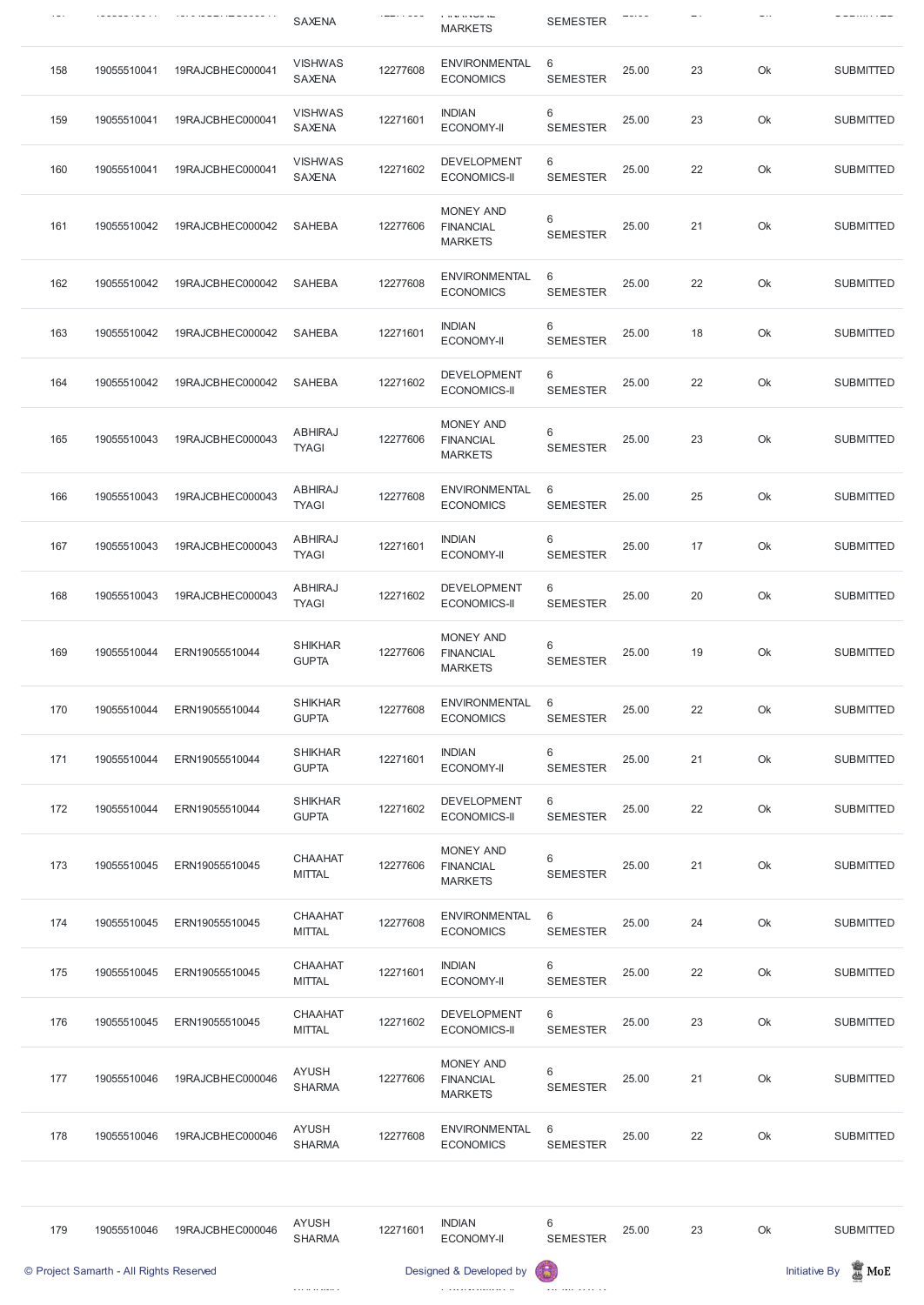|     |             |                  | $\cup$ i ii vi vivir v            |          | … oommonder                                            |                      |       |    |    |                  |
|-----|-------------|------------------|-----------------------------------|----------|--------------------------------------------------------|----------------------|-------|----|----|------------------|
| 181 | 19055510047 | 190104030        | <b>LIPIKA</b><br><b>KHATRI</b>    | 12277606 | MONEY AND<br><b>FINANCIAL</b><br><b>MARKETS</b>        | 6<br><b>SEMESTER</b> | 25.00 | 21 | Ok | <b>SUBMITTED</b> |
| 182 | 19055510047 | 190104030        | <b>LIPIKA</b><br><b>KHATRI</b>    | 12277608 | <b>ENVIRONMENTAL</b><br><b>ECONOMICS</b>               | 6<br><b>SEMESTER</b> | 25.00 | 22 | Ok | <b>SUBMITTED</b> |
| 183 | 19055510047 | 190104030        | <b>LIPIKA</b><br><b>KHATRI</b>    | 12271601 | <b>INDIAN</b><br><b>ECONOMY-II</b>                     | 6<br><b>SEMESTER</b> | 25.00 | 24 | Ok | <b>SUBMITTED</b> |
| 184 | 19055510047 | 190104030        | <b>LIPIKA</b><br><b>KHATRI</b>    | 12271602 | <b>DEVELOPMENT</b><br><b>ECONOMICS-II</b>              | 6<br><b>SEMESTER</b> | 25.00 | 21 | Ok | <b>SUBMITTED</b> |
| 185 | 19055510048 | 19RAJCBHEC000048 | <b>SHRUTI</b><br><b>BAJAJ</b>     | 12277606 | <b>MONEY AND</b><br><b>FINANCIAL</b><br><b>MARKETS</b> | 6<br><b>SEMESTER</b> | 25.00 | 23 | Ok | <b>SUBMITTED</b> |
| 186 | 19055510048 | 19RAJCBHEC000048 | <b>SHRUTI</b><br><b>BAJAJ</b>     | 12277608 | <b>ENVIRONMENTAL</b><br><b>ECONOMICS</b>               | 6<br><b>SEMESTER</b> | 25.00 | 23 | Ok | <b>SUBMITTED</b> |
| 187 | 19055510048 | 19RAJCBHEC000048 | <b>SHRUTI</b><br><b>BAJAJ</b>     | 12271601 | <b>INDIAN</b><br><b>ECONOMY-II</b>                     | 6<br><b>SEMESTER</b> | 25.00 | 24 | Ok | <b>SUBMITTED</b> |
| 188 | 19055510048 | 19RAJCBHEC000048 | <b>SHRUTI</b><br><b>BAJAJ</b>     | 12271602 | <b>DEVELOPMENT</b><br><b>ECONOMICS-II</b>              | 6<br><b>SEMESTER</b> | 25.00 | 22 | Ok | <b>SUBMITTED</b> |
| 189 | 19055510049 | 19RAJCBHEC000049 | <b>TRIPTI LAL</b>                 | 12277606 | <b>MONEY AND</b><br><b>FINANCIAL</b><br><b>MARKETS</b> | 6<br><b>SEMESTER</b> | 25.00 | 23 | Ok | <b>SUBMITTED</b> |
| 190 | 19055510049 | 19RAJCBHEC000049 | <b>TRIPTI LAL</b>                 | 12277608 | <b>ENVIRONMENTAL</b><br><b>ECONOMICS</b>               | 6<br><b>SEMESTER</b> | 25.00 | 22 | Ok | <b>SUBMITTED</b> |
| 191 | 19055510049 | 19RAJCBHEC000049 | <b>TRIPTI LAL</b>                 | 12271601 | <b>INDIAN</b><br><b>ECONOMY-II</b>                     | 6<br><b>SEMESTER</b> | 25.00 | 23 | Ok | <b>SUBMITTED</b> |
| 192 | 19055510049 | 19RAJCBHEC000049 | <b>TRIPTI LAL</b>                 | 12271602 | <b>DEVELOPMENT</b><br><b>ECONOMICS-II</b>              | 6<br><b>SEMESTER</b> | 25.00 | 22 | Ok | <b>SUBMITTED</b> |
| 193 | 19055510050 | 19RAJCBHEC000050 | <b>KANATI</b><br><b>NIKHILESH</b> | 12277606 | MONEY AND<br><b>FINANCIAL</b><br><b>MARKETS</b>        | 6<br><b>SEMESTER</b> | 25.00 | 24 | Ok | <b>SUBMITTED</b> |
| 194 | 19055510050 | 19RAJCBHEC000050 | <b>KANATI</b><br><b>NIKHILESH</b> | 12277608 | <b>ENVIRONMENTAL</b><br><b>ECONOMICS</b>               | 6<br><b>SEMESTER</b> | 25.00 | 23 | Ok | <b>SUBMITTED</b> |
| 195 | 19055510050 | 19RAJCBHEC000050 | <b>KANATI</b><br><b>NIKHILESH</b> | 12271601 | <b>INDIAN</b><br><b>ECONOMY-II</b>                     | 6<br><b>SEMESTER</b> | 25.00 | 22 | Ok | <b>SUBMITTED</b> |
| 196 | 19055510050 | 19RAJCBHEC000050 | <b>KANATI</b><br><b>NIKHILESH</b> | 12271602 | <b>DEVELOPMENT</b><br><b>ECONOMICS-II</b>              | 6<br><b>SEMESTER</b> | 25.00 | 20 | Ok | <b>SUBMITTED</b> |
| 197 | 19055510051 | ERN19055510051   | NANCY JHOD                        | 12277606 | <b>MONEY AND</b><br><b>FINANCIAL</b><br><b>MARKETS</b> | 6<br><b>SEMESTER</b> | 25.00 | 21 | Ok | <b>SUBMITTED</b> |
| 198 | 19055510051 | ERN19055510051   | NANCY JHOD                        | 12277608 | <b>ENVIRONMENTAL</b><br><b>ECONOMICS</b>               | 6<br><b>SEMESTER</b> | 25.00 | 22 | Ok | <b>SUBMITTED</b> |

|     |                                         |                | <b>KUMAR</b>                   |          | <b>MARKETS</b>                           | <b>SEMESTER</b>      |       |    |    |                                            |
|-----|-----------------------------------------|----------------|--------------------------------|----------|------------------------------------------|----------------------|-------|----|----|--------------------------------------------|
| 202 | 19055510052                             | ERN19055510052 | <b>SHUBHAM</b><br><b>KUMAR</b> | 12277608 | <b>ENVIRONMENTAL</b><br><b>ECONOMICS</b> | 6<br><b>SEMESTER</b> | 25.00 | 23 | Ok | <b>SUBMITTED</b>                           |
|     | © Project Samarth - All Rights Reserved |                |                                |          | Designed & Developed by                  |                      |       |    |    | $\blacksquare$ MoE<br><b>Initiative By</b> |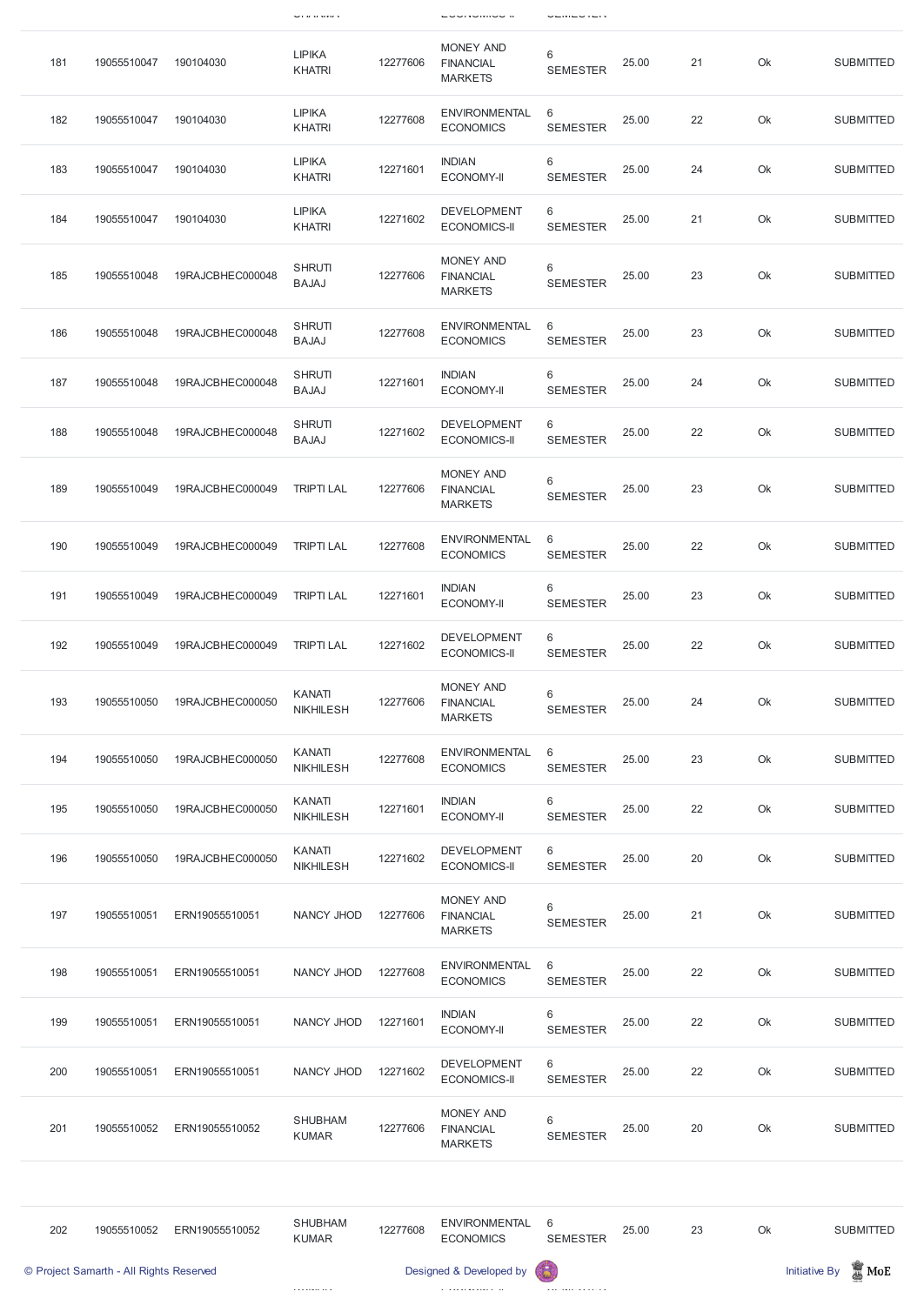|     |             |                  | <b>INVIRIES</b>                              |          | <b>LUURVINI II</b>                                     |                      |       |    |    |                  |
|-----|-------------|------------------|----------------------------------------------|----------|--------------------------------------------------------|----------------------|-------|----|----|------------------|
| 204 | 19055510052 | ERN19055510052   | <b>SHUBHAM</b><br><b>KUMAR</b>               | 12271602 | <b>DEVELOPMENT</b><br><b>ECONOMICS-II</b>              | 6<br><b>SEMESTER</b> | 25.00 | 22 | Ok | <b>SUBMITTED</b> |
| 205 | 19055510053 | 19RAJCBHEC000053 | <b>RIYA</b>                                  | 12277608 | <b>ENVIRONMENTAL</b><br><b>ECONOMICS</b>               | 6<br><b>SEMESTER</b> | 25.00 | 23 | Ok | <b>SUBMITTED</b> |
| 206 | 19055510053 | 19RAJCBHEC000053 | <b>RIYA</b>                                  | 12271601 | <b>INDIAN</b><br><b>ECONOMY-II</b>                     | 6<br><b>SEMESTER</b> | 25.00 | 18 | Ok | <b>SUBMITTED</b> |
| 207 | 19055510053 | 19RAJCBHEC000053 | <b>RIYA</b>                                  | 12271602 | <b>DEVELOPMENT</b><br><b>ECONOMICS-II</b>              | 6<br><b>SEMESTER</b> | 25.00 | 23 | Ok | <b>SUBMITTED</b> |
| 208 | 19055510053 | 19RAJCBHEC000053 | <b>RIYA</b>                                  | 12277606 | <b>MONEY AND</b><br><b>FINANCIAL</b><br><b>MARKETS</b> | 6<br><b>SEMESTER</b> | 25.00 | 21 | Ok | <b>SUBMITTED</b> |
| 209 | 19055510054 | ERN19055510054   | <b>NIVEDITA</b><br><b>MEHTA</b>              | 12277606 | <b>MONEY AND</b><br><b>FINANCIAL</b><br><b>MARKETS</b> | 6<br><b>SEMESTER</b> | 25.00 | 20 | Ok | <b>SUBMITTED</b> |
| 210 | 19055510054 | ERN19055510054   | <b>NIVEDITA</b><br><b>MEHTA</b>              | 12277608 | <b>ENVIRONMENTAL</b><br><b>ECONOMICS</b>               | 6<br><b>SEMESTER</b> | 25.00 | 22 | Ok | <b>SUBMITTED</b> |
| 211 | 19055510054 | ERN19055510054   | <b>NIVEDITA</b><br><b>MEHTA</b>              | 12271601 | <b>INDIAN</b><br><b>ECONOMY-II</b>                     | 6<br><b>SEMESTER</b> | 25.00 | 18 | Ok | <b>SUBMITTED</b> |
| 212 | 19055510054 | ERN19055510054   | <b>NIVEDITA</b><br><b>MEHTA</b>              | 12271602 | <b>DEVELOPMENT</b><br><b>ECONOMICS-II</b>              | 6<br><b>SEMESTER</b> | 25.00 | 23 | Ok | <b>SUBMITTED</b> |
| 213 | 19055510055 | 19RAJCBHEC000056 | <b>SURAJ</b><br><b>KUMAR</b>                 | 12277606 | <b>MONEY AND</b><br><b>FINANCIAL</b><br><b>MARKETS</b> | 6<br><b>SEMESTER</b> | 25.00 | 20 | Ok | <b>SUBMITTED</b> |
| 214 | 19055510055 | 19RAJCBHEC000056 | <b>SURAJ</b><br><b>KUMAR</b>                 | 12277608 | <b>ENVIRONMENTAL</b><br><b>ECONOMICS</b>               | 6<br><b>SEMESTER</b> | 25.00 | 22 | Ok | <b>SUBMITTED</b> |
| 215 | 19055510055 | 19RAJCBHEC000056 | <b>SURAJ</b><br><b>KUMAR</b>                 | 12271601 | <b>INDIAN</b><br><b>ECONOMY-II</b>                     | 6<br><b>SEMESTER</b> | 25.00 | 24 | Ok | <b>SUBMITTED</b> |
| 216 | 19055510055 | 19RAJCBHEC000056 | <b>SURAJ</b><br><b>KUMAR</b>                 | 12271602 | <b>DEVELOPMENT</b><br><b>ECONOMICS-II</b>              | 6<br><b>SEMESTER</b> | 25.00 | 22 | Ok | <b>SUBMITTED</b> |
| 217 | 19055510056 | ERN19055510056   | <b>ANKIT</b><br><b>KUMAR</b><br><b>MIENJ</b> | 12277606 | <b>MONEY AND</b><br><b>FINANCIAL</b><br><b>MARKETS</b> | 6<br><b>SEMESTER</b> | 25.00 | 19 | Ok | <b>SUBMITTED</b> |
| 218 | 19055510056 | ERN19055510056   | <b>ANKIT</b><br><b>KUMAR</b><br><b>MIENJ</b> | 12277608 | <b>ENVIRONMENTAL</b><br><b>ECONOMICS</b>               | 6<br><b>SEMESTER</b> | 25.00 | 23 | Ok | <b>SUBMITTED</b> |
| 219 | 19055510056 | ERN19055510056   | <b>ANKIT</b><br><b>KUMAR</b><br><b>MIENJ</b> | 12271601 | <b>INDIAN</b><br><b>ECONOMY-II</b>                     | 6<br><b>SEMESTER</b> | 25.00 | 23 | Ok | <b>SUBMITTED</b> |
| 220 | 19055510056 | ERN19055510056   | <b>ANKIT</b><br><b>KUMAR</b><br><b>MIENJ</b> | 12271602 | <b>DEVELOPMENT</b><br><b>ECONOMICS-II</b>              | 6<br><b>SEMESTER</b> | 25.00 | 22 | Ok | <b>SUBMITTED</b> |

|     | © Project Samarth - All Rights Reserved |                  |               |          | Designed & Developed by                                 | 6                                 |       |    |    | $\blacksquare$ MoE<br><b>Initiative By</b> |
|-----|-----------------------------------------|------------------|---------------|----------|---------------------------------------------------------|-----------------------------------|-------|----|----|--------------------------------------------|
| 225 | 19055510058                             | ERN19055510058   | <b>PRACHI</b> | 12277606 | <b>MONEY AND</b><br><b>FINANCIAL</b><br><b>MADIZETC</b> | 6<br><b>SEMESTER</b>              | 25.00 | 22 | Ok | <b>SUBMITTED</b>                           |
| 224 | 19055510057                             | 19RAJCBHEC000058 | <b>SUMIT</b>  | 12271602 | <b>DEVELOPMENT</b><br><b>ECONOMICS-II</b>               | 6<br><b>SEMESTER</b>              | 25.00 | 22 | Ok | <b>SUBMITTED</b>                           |
| 223 | 19055510057                             | 19RAJCBHEC000058 | <b>SUMIT</b>  | 12271601 | <b>INDIAN</b><br><b>ECONOMY-II</b>                      | $6\phantom{1}$<br><b>SEMESTER</b> | 25.00 | 22 | Ok | <b>SUBMITTED</b>                           |
| 222 | 19055510057                             | 19RAJCBHEC000058 | <b>SUMIT</b>  | 12277608 | <b>ENVIRONMENTAL</b><br><b>ECONOMICS</b>                | 6<br><b>SEMESTER</b>              | 25.00 | 22 | Ok | <b>SUBMITTED</b>                           |
| 221 | 19055510057                             | 19RAJCBHEC000058 | <b>SUMIT</b>  | 12277606 | <b>MONEY AND</b><br><b>FINANCIAL</b><br><b>MARKETS</b>  | 6<br><b>SEMESTER</b>              | 25.00 | 21 | Ok | <b>SUBMITTED</b>                           |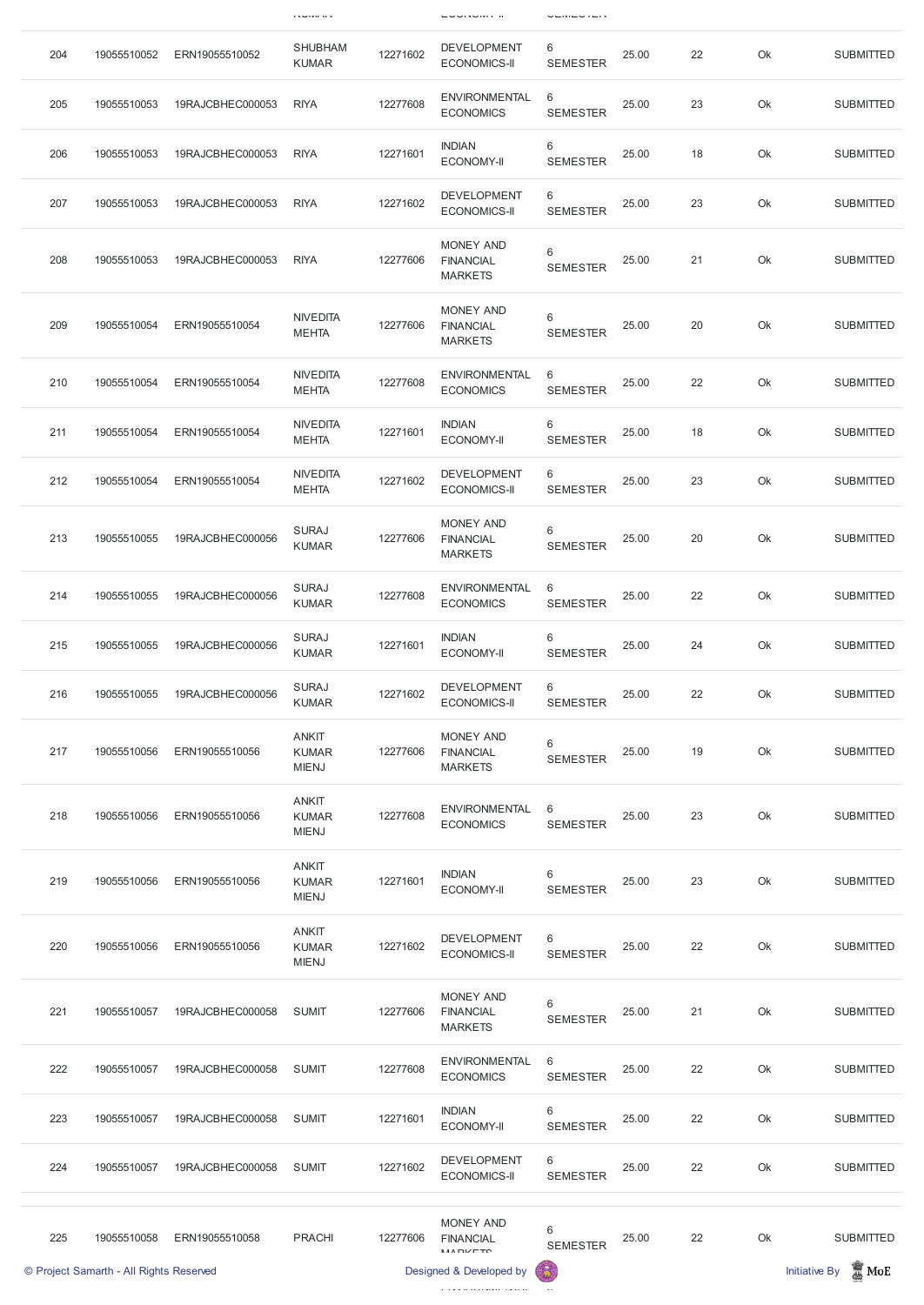| 226 | 19055510058 | ERN19055510058   | <b>PRACHI</b>                   | 12277608 | <b>ECONOMICS</b>                                       | <b>SEMESTER</b>      | 25.00 | 22 | Ok | <b>SUBMITTED</b> |
|-----|-------------|------------------|---------------------------------|----------|--------------------------------------------------------|----------------------|-------|----|----|------------------|
| 227 | 19055510058 | ERN19055510058   | <b>PRACHI</b>                   | 12271601 | <b>INDIAN</b><br><b>ECONOMY-II</b>                     | 6<br><b>SEMESTER</b> | 25.00 | 22 | Ok | <b>SUBMITTED</b> |
| 228 | 19055510058 | ERN19055510058   | <b>PRACHI</b>                   | 12271602 | <b>DEVELOPMENT</b><br><b>ECONOMICS-II</b>              | 6<br><b>SEMESTER</b> | 25.00 | 22 | Ok | <b>SUBMITTED</b> |
| 229 | 19055510059 | ERN19055510059   | <b>NISHIKA</b><br><b>RAJORA</b> | 12277606 | <b>MONEY AND</b><br><b>FINANCIAL</b><br><b>MARKETS</b> | 6<br><b>SEMESTER</b> | 25.00 | 22 | Ok | <b>SUBMITTED</b> |
| 230 | 19055510059 | ERN19055510059   | <b>NISHIKA</b><br><b>RAJORA</b> | 12277608 | <b>ENVIRONMENTAL</b><br><b>ECONOMICS</b>               | 6<br><b>SEMESTER</b> | 25.00 | 23 | Ok | <b>SUBMITTED</b> |
| 231 | 19055510059 | ERN19055510059   | <b>NISHIKA</b><br><b>RAJORA</b> | 12271601 | <b>INDIAN</b><br><b>ECONOMY-II</b>                     | 6<br><b>SEMESTER</b> | 25.00 | 23 | Ok | <b>SUBMITTED</b> |
| 232 | 19055510059 | ERN19055510059   | <b>NISHIKA</b><br><b>RAJORA</b> | 12271602 | <b>DEVELOPMENT</b><br><b>ECONOMICS-II</b>              | 6<br><b>SEMESTER</b> | 25.00 | 23 | Ok | <b>SUBMITTED</b> |
| 233 | 19055510060 | 19RAJCBHEC000061 | <b>ANSHITA</b><br><b>BANSAL</b> | 12277606 | <b>MONEY AND</b><br><b>FINANCIAL</b><br><b>MARKETS</b> | 6<br><b>SEMESTER</b> | 25.00 | 22 | Ok | <b>SUBMITTED</b> |
| 234 | 19055510060 | 19RAJCBHEC000061 | <b>ANSHITA</b><br><b>BANSAL</b> | 12277608 | <b>ENVIRONMENTAL</b><br><b>ECONOMICS</b>               | 6<br><b>SEMESTER</b> | 25.00 | 22 | Ok | <b>SUBMITTED</b> |
| 235 | 19055510060 | 19RAJCBHEC000061 | <b>ANSHITA</b><br><b>BANSAL</b> | 12271601 | <b>INDIAN</b><br><b>ECONOMY-II</b>                     | 6<br><b>SEMESTER</b> | 25.00 | 20 | Ok | <b>SUBMITTED</b> |
| 236 | 19055510060 | 19RAJCBHEC000061 | <b>ANSHITA</b><br><b>BANSAL</b> | 12271602 | <b>DEVELOPMENT</b><br><b>ECONOMICS-II</b>              | 6<br><b>SEMESTER</b> | 25.00 | 22 | Ok | <b>SUBMITTED</b> |
| 237 | 19055510061 | 19RAJCBHEC000062 | <b>MANAN</b><br><b>SINGH</b>    | 12277606 | MONEY AND<br><b>FINANCIAL</b><br><b>MARKETS</b>        | 6<br><b>SEMESTER</b> | 25.00 | 20 | Ok | <b>SUBMITTED</b> |
| 238 | 19055510061 | 19RAJCBHEC000062 | <b>MANAN</b><br><b>SINGH</b>    | 12277608 | <b>ENVIRONMENTAL</b><br><b>ECONOMICS</b>               | 6<br><b>SEMESTER</b> | 25.00 | 23 | Ok | <b>SUBMITTED</b> |
| 239 | 19055510061 | 19RAJCBHEC000062 | <b>MANAN</b><br><b>SINGH</b>    | 12271601 | <b>INDIAN</b><br><b>ECONOMY-II</b>                     | 6<br><b>SEMESTER</b> | 25.00 | 24 | Ok | <b>SUBMITTED</b> |
| 240 | 19055510061 | 19RAJCBHEC000062 | <b>MANAN</b><br><b>SINGH</b>    | 12271602 | <b>DEVELOPMENT</b><br><b>ECONOMICS-II</b>              | 6<br><b>SEMESTER</b> | 25.00 | 23 | Ok | <b>SUBMITTED</b> |
| 241 | 19055510062 | 19RAJCBHEC000063 | <b>RAHUL</b><br><b>KUMAR</b>    | 12277606 | <b>MONEY AND</b><br><b>FINANCIAL</b><br><b>MARKETS</b> | 6<br><b>SEMESTER</b> | 25.00 | 20 | Ok | <b>SUBMITTED</b> |
| 242 | 19055510062 | 19RAJCBHEC000063 | <b>RAHUL</b><br><b>KUMAR</b>    | 12277608 | <b>ENVIRONMENTAL</b><br><b>ECONOMICS</b>               | 6<br><b>SEMESTER</b> | 25.00 | 23 | Ok | <b>SUBMITTED</b> |
| 243 | 19055510062 | 19RAJCBHEC000063 | <b>RAHUL</b><br><b>KUMAR</b>    | 12271601 | <b>INDIAN</b><br><b>ECONOMY-II</b>                     | 6<br><b>SEMESTER</b> | 25.00 | 23 | Ok | <b>SUBMITTED</b> |
| 244 | 19055510062 | 19RAJCBHEC000063 | <b>RAHUL</b><br><b>KUMAR</b>    | 12271602 | <b>DEVELOPMENT</b><br><b>ECONOMICS-II</b>              | 6<br><b>SEMESTER</b> | 25.00 | 22 | Ok | <b>SUBMITTED</b> |

|     | © Project Samarth - All Rights Reserved |                  |                                   |          | Designed & Developed by                                | G                                  |       |    |    | $\blacksquare$ MoE<br>Initiative By |
|-----|-----------------------------------------|------------------|-----------------------------------|----------|--------------------------------------------------------|------------------------------------|-------|----|----|-------------------------------------|
| 248 | 19055510063                             | 19RAJCBHEC000066 | <b>SONALIKA</b><br><b>GOSWAMI</b> | 12271602 | <b>DEVELOPMENT</b><br><b>ECONOMICS-II</b>              | 6<br><b>SEMESTER</b>               | 25.00 | 23 | Ok | <b>SUBMITTED</b>                    |
|     |                                         |                  |                                   |          |                                                        |                                    |       |    |    |                                     |
| 247 | 19055510063                             | 19RAJCBHEC000066 | <b>SONALIKA</b><br><b>GOSWAMI</b> | 12271601 | <b>INDIAN</b><br><b>ECONOMY-II</b>                     | 6<br><b>SEMESTER</b>               | 25.00 | 25 | Ok | <b>SUBMITTED</b>                    |
| 246 | 19055510063                             | 19RAJCBHEC000066 | <b>SONALIKA</b><br><b>GOSWAMI</b> | 12277608 | <b>ENVIRONMENTAL</b><br><b>ECONOMICS</b>               | 6<br><b>SEMESTER</b>               | 25.00 | 25 | Ok | <b>SUBMITTED</b>                    |
| 245 | 19055510063                             | 19RAJCBHEC000066 | <b>SONALIKA</b><br><b>GOSWAMI</b> | 12277606 | <b>MONEY AND</b><br><b>FINANCIAL</b><br><b>MARKETS</b> | $6\phantom{1}6$<br><b>SEMESTER</b> | 25.00 | 24 | Ok | <b>SUBMITTED</b>                    |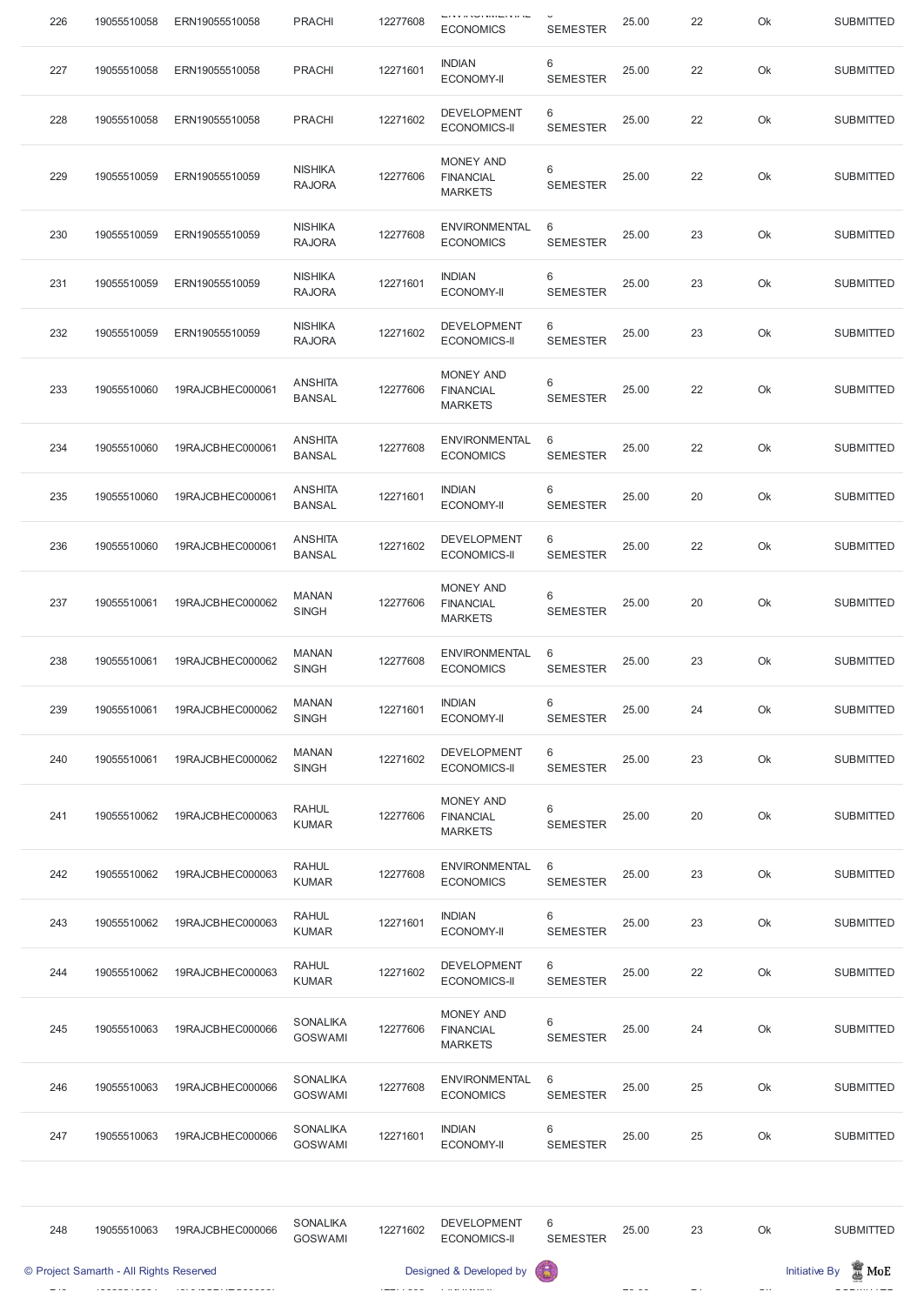|     |             |                  | <b>KUMAR</b>                    |          | ם משפח את ה<br><b>MARKETS</b>                          | <b>SEMESTER</b>      |       |    |    | --------         |
|-----|-------------|------------------|---------------------------------|----------|--------------------------------------------------------|----------------------|-------|----|----|------------------|
| 250 | 19055510064 | 19RAJCBHEC000067 | <b>DHAWAL</b><br><b>KUMAR</b>   | 12277608 | <b>ENVIRONMENTAL</b><br><b>ECONOMICS</b>               | 6<br><b>SEMESTER</b> | 25.00 | 25 | Ok | <b>SUBMITTED</b> |
| 251 | 19055510064 | 19RAJCBHEC000067 | <b>DHAWAL</b><br><b>KUMAR</b>   | 12271601 | <b>INDIAN</b><br><b>ECONOMY-II</b>                     | 6<br><b>SEMESTER</b> | 25.00 | 24 | Ok | <b>SUBMITTED</b> |
| 252 | 19055510064 | 19RAJCBHEC000067 | <b>DHAWAL</b><br><b>KUMAR</b>   | 12271602 | <b>DEVELOPMENT</b><br><b>ECONOMICS-II</b>              | 6<br><b>SEMESTER</b> | 25.00 | 22 | Ok | <b>SUBMITTED</b> |
| 253 | 19055510065 | 19RAJCBHEC000068 | <b>SIDHANT</b><br><b>PRASAD</b> | 12277606 | <b>MONEY AND</b><br><b>FINANCIAL</b><br><b>MARKETS</b> | 6<br><b>SEMESTER</b> | 25.00 | 22 | Ok | <b>SUBMITTED</b> |
| 254 | 19055510065 | 19RAJCBHEC000068 | <b>SIDHANT</b><br><b>PRASAD</b> | 12277608 | <b>ENVIRONMENTAL</b><br><b>ECONOMICS</b>               | 6<br><b>SEMESTER</b> | 25.00 | 22 | Ok | <b>SUBMITTED</b> |
| 255 | 19055510065 | 19RAJCBHEC000068 | <b>SIDHANT</b><br><b>PRASAD</b> | 12271601 | <b>INDIAN</b><br><b>ECONOMY-II</b>                     | 6<br><b>SEMESTER</b> | 25.00 | 17 | Ok | <b>SUBMITTED</b> |
| 256 | 19055510065 | 19RAJCBHEC000068 | <b>SIDHANT</b><br><b>PRASAD</b> | 12271602 | <b>DEVELOPMENT</b><br><b>ECONOMICS-II</b>              | 6<br><b>SEMESTER</b> | 25.00 | 23 | Ok | <b>SUBMITTED</b> |
| 257 | 19055510066 | 19RAJCBHEC000069 | <b>NIKKI</b><br><b>KUMAR</b>    | 12277606 | <b>MONEY AND</b><br><b>FINANCIAL</b><br><b>MARKETS</b> | 6<br><b>SEMESTER</b> | 25.00 | 20 | Ok | <b>SUBMITTED</b> |
| 258 | 19055510066 | 19RAJCBHEC000069 | <b>NIKKI</b><br><b>KUMAR</b>    | 12277608 | <b>ENVIRONMENTAL</b><br><b>ECONOMICS</b>               | 6<br><b>SEMESTER</b> | 25.00 | 22 | Ok | <b>SUBMITTED</b> |
| 259 | 19055510066 | 19RAJCBHEC000069 | <b>NIKKI</b><br><b>KUMAR</b>    | 12271601 | <b>INDIAN</b><br><b>ECONOMY-II</b>                     | 6<br><b>SEMESTER</b> | 25.00 | 19 | Ok | <b>SUBMITTED</b> |
| 260 | 19055510066 | 19RAJCBHEC000069 | <b>NIKKI</b><br><b>KUMAR</b>    | 12271602 | <b>DEVELOPMENT</b><br><b>ECONOMICS-II</b>              | 6<br><b>SEMESTER</b> | 25.00 | 22 | Ok | <b>SUBMITTED</b> |
| 261 | 19055510068 | 19RAJCBHEC000071 | <b>PRACHI</b><br>GARG           | 12277606 | <b>MONEY AND</b><br><b>FINANCIAL</b><br><b>MARKETS</b> | 6<br><b>SEMESTER</b> | 25.00 | 23 | Ok | <b>SUBMITTED</b> |
| 262 | 19055510068 | 19RAJCBHEC000071 | <b>PRACHI</b><br>GARG           | 12277608 | <b>ENVIRONMENTAL</b><br><b>ECONOMICS</b>               | 6<br><b>SEMESTER</b> | 25.00 | 25 | Ok | <b>SUBMITTED</b> |
| 263 | 19055510068 | 19RAJCBHEC000071 | <b>PRACHI</b><br>GARG           | 12271601 | <b>INDIAN</b><br><b>ECONOMY-II</b>                     | 6<br><b>SEMESTER</b> | 25.00 | 24 | Ok | <b>SUBMITTED</b> |
| 264 | 19055510068 | 19RAJCBHEC000071 | <b>PRACHI</b><br><b>GARG</b>    | 12271602 | <b>DEVELOPMENT</b><br><b>ECONOMICS-II</b>              | 6<br><b>SEMESTER</b> | 25.00 | 22 | Ok | <b>SUBMITTED</b> |
| 265 | 19055510069 | ERN19055510069   | <b>SEJAL</b><br><b>AGARWAL</b>  | 12277606 | <b>MONEY AND</b><br><b>FINANCIAL</b><br><b>MARKETS</b> | 6<br><b>SEMESTER</b> | 25.00 | 21 | Ok | <b>SUBMITTED</b> |
| 266 | 19055510069 | ERN19055510069   | <b>SEJAL</b><br><b>AGARWAL</b>  | 12277608 | <b>ENVIRONMENTAL</b><br><b>ECONOMICS</b>               | 6<br><b>SEMESTER</b> | 25.00 | 23 | Ok | <b>SUBMITTED</b> |
| 267 | 19055510069 | ERN19055510069   | <b>SEJAL</b><br><b>AGARWAL</b>  | 12271601 | <b>INDIAN</b><br><b>ECONOMY-II</b>                     | 6<br><b>SEMESTER</b> | 25.00 | 23 | Ok | <b>SUBMITTED</b> |

|     | © Project Samarth - All Rights Reserved |                  |                                  |          | Designed & Developed by                                | 63                                 |       |    | <b>Initiative By</b> | $\frac{1}{20}$ MoE |
|-----|-----------------------------------------|------------------|----------------------------------|----------|--------------------------------------------------------|------------------------------------|-------|----|----------------------|--------------------|
| 271 | 19055510070                             | 19RAJCBHEC000074 | <b>ATHARVA</b><br><b>PATWARI</b> | 12271601 | <b>INDIAN</b><br><b>ECONOMY-II</b>                     | $6\phantom{1}6$<br><b>SEMESTER</b> | 25.00 | 23 | Ok                   | <b>SUBMITTED</b>   |
| 270 | 19055510070                             | 19RAJCBHEC000074 | <b>ATHARVA</b><br><b>PATWARI</b> | 12277608 | <b>ENVIRONMENTAL</b><br><b>ECONOMICS</b>               | 6<br><b>SEMESTER</b>               | 25.00 | 22 | Ok                   | <b>SUBMITTED</b>   |
| 269 | 19055510070                             | 19RAJCBHEC000074 | <b>ATHARVA</b><br><b>PATWARI</b> | 12277606 | <b>MONEY AND</b><br><b>FINANCIAL</b><br><b>MARKETS</b> | 6<br><b>SEMESTER</b>               | 25.00 | 21 | Ok                   | <b>SUBMITTED</b>   |
| 268 | 19055510069                             | ERN19055510069   | <b>SEJAL</b><br><b>AGARWAL</b>   | 12271602 | <b>DEVELOPMENT</b><br><b>ECONOMICS-II</b>              | 6<br><b>SEMESTER</b>               | 25.00 | 21 | Ok                   | <b>SUBMITTED</b>   |